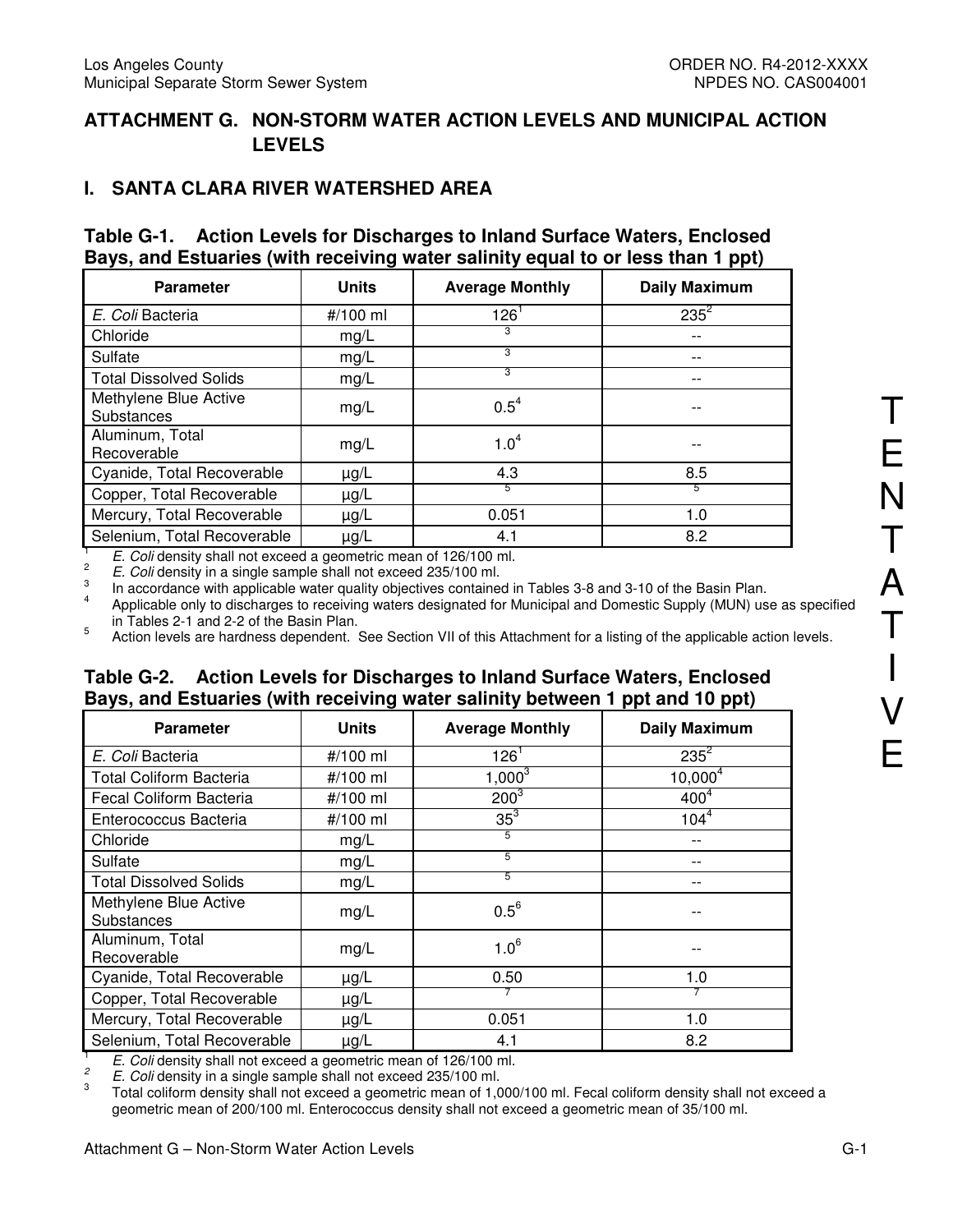#### Los Angeles County ORDER NO. R4-2012-XXXX Municipal Separate Storm Sewer System NPDES NO. CAS004001

- 4 Total coliform density in a single sample shall not exceed 10,000/100 ml. Fecal coliform density in a single sample shall not exceed 400/100 ml. Enterococcus density shall not exceed a geometric mean of 104/100 ml.
- 5 In accordance with applicable water quality objectives contained in Tables 3-8 and 3-10 of the Basin Plan. 6
- Applicable only to discharges to receiving waters designated for Municipal and Domestic Supply (MUN) use as specified in Tables 2-1 and 2-2 of the Basin Plan.
- 7 The applicable action level is the most stringent between corresponding Table H-1 and Table H-3 action levels.

#### **Table G-3. Action Levels for Discharges to Inland Surface Waters, Enclosed Bays, and Estuaries (with receiving water salinity equal to or greater than 10 ppt 95% or more of the time)**

| <b>Parameter</b>                    | <b>Units</b> | <b>Average Monthly</b> | <b>Daily Maximum</b> |
|-------------------------------------|--------------|------------------------|----------------------|
| <b>Total Coliform Bacteria</b>      | #/100 ml     | $1,000^{1,2}$          | $10,000^{2,3}$       |
| Fecal Coliform Bacteria             | #/100 ml     | $200^1$                | $400^3$              |
| Enterococcus Bacteria               | #/100 ml     | $35^1$                 | $104^{3}$            |
| Chloride                            | mg/L         | 4                      |                      |
| Sulfate                             | mg/L         | 4                      |                      |
| <b>Total Dissolved Solids</b>       | mg/L         | 4                      |                      |
| Methylene Blue Active<br>Substances | mg/L         | $0.5^{5}$              |                      |
| Aluminum, Total<br>Recoverable      | mg/L         | $1.0^{5}$              |                      |
| Cyanide, Total Recoverable          | $\mu$ g/L    | 0.50                   | 1.0                  |
| Copper, Total Recoverable           | $\mu$ g/L    | 2.9                    | 5.8                  |
| Mercury, Total Recoverable          | $\mu g/L$    | 0.051                  | 1.0                  |
| Selenium, Total Recoverable         | $\mu$ g/L    | 58                     | 117                  |

1 Total coliform density shall not exceed a geometric mean of 1,000/100 ml. Fecal coliform density shall not exceed a geometric mean of 200/100 ml. Enterococcus density shall not exceed a geometric mean of 35/100 ml.

 $\overline{2}$  In areas where shellfish may be harvested for human consumption, as determined by the Regional Water Board, the median total coliform density shall not exceed 70/100 ml and not more than 10 percent of the samples shall exceed 230/100 ml.

3 Total coliform density in a single sample shall not exceed 10,000/100 ml. Fecal coliform density in a single sample shall not exceed 400/100 ml. Enterococcus density shall not exceed a geometric mean of 104/100 ml.

4 In accordance with applicable water quality objectives contained in Tables 3-8 and 3-10 of the Basin Plan.

5 Applicable only to discharges to receiving waters designated for Municipal and Domestic Supply (MUN) use as specified in Tables 2-1 and 2-2 of the Basin Plan.

| <b>Parameter</b>                         | <b>Units</b> | 6-Month Median | <b>Daily Maximum</b> | <b>Instantaneous</b><br><b>Maximum</b> |
|------------------------------------------|--------------|----------------|----------------------|----------------------------------------|
| <b>Total Coliform Bacteria</b>           | #/100 ml     | $70^1$         | $230^{1}$            |                                        |
| <b>Fecal Coliform</b><br><b>Bacteria</b> | #/100 ml     |                | $200^2$              | $400^3$                                |
| Enterococcus Bacteria                    | #/100 ml     | $- -$          | $35^2$               | $104^{3}$                              |
| Cyanide, Total<br>Recoverable            | $\mu$ g/L    |                | 4                    | 10                                     |
| Copper, Total<br>Recoverable             | $\mu$ g/L    | 3              | 12                   | 30                                     |
| Mercury, Total<br>Recoverable            | $\mu$ g/L    | 0.04           | 0.16                 | 0.4                                    |
| Selenium, Total<br>Recoverable           | $\mu$ g/L    | 15             | 60                   | 150                                    |

#### **Table G-4. Action Levels for Discharges to Ocean Waters (Surf Zone)**

 In areas where shellfish may be harvested for human consumption, as determined by the Regional Water Board, the median total coliform density shall not exceed 70/100 ml and not more than 10 percent of the samples shall exceed 230/100 ml.

1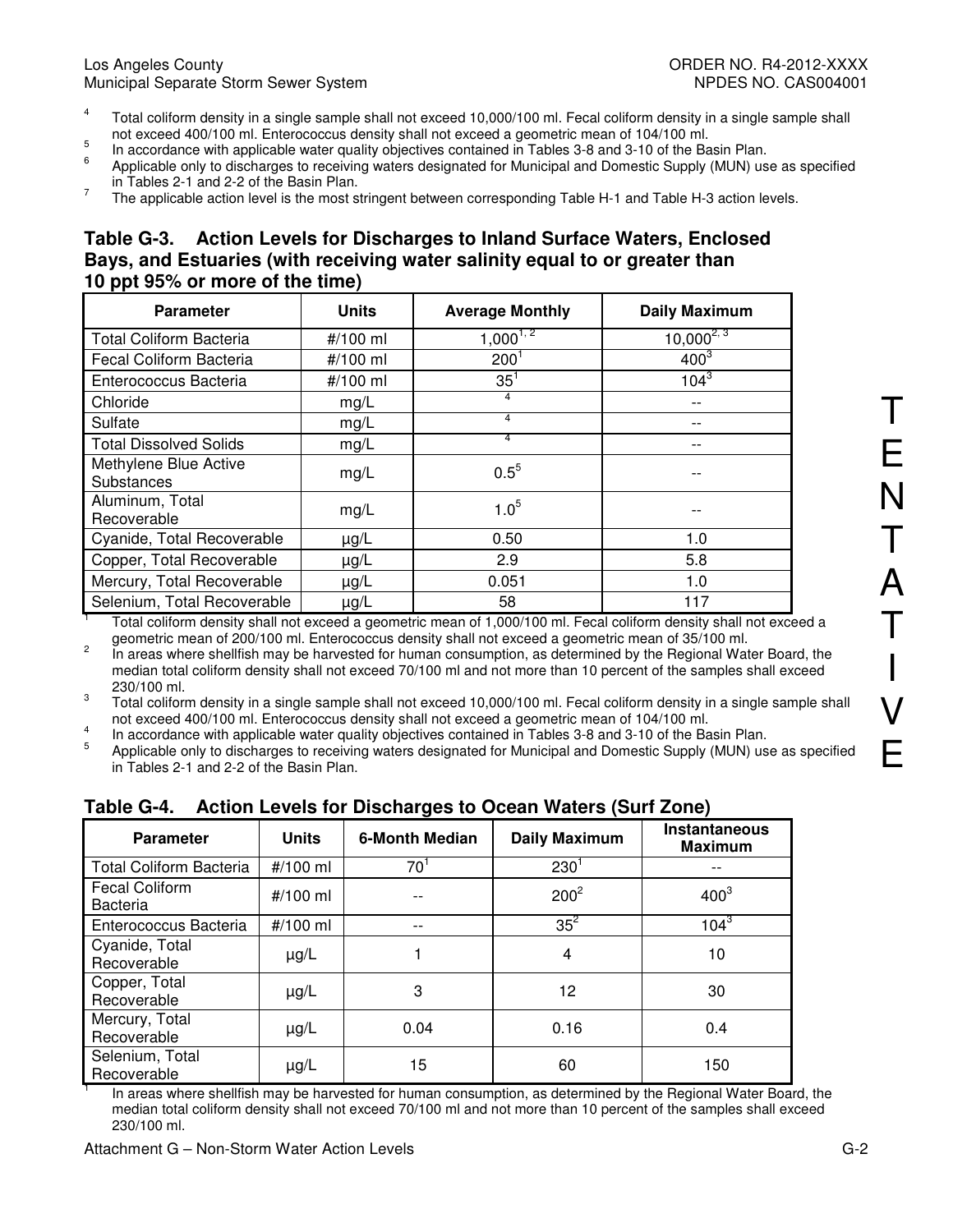- 2 Fecal coliform density shall not exceed a geometric mean of 200/100 ml. Enterococcus density shall not exceed a geometric mean of 35/100 ml.
- 3 Fecal coliform density in a single sample shall not exceed 400/100 ml. Enterococcus density shall not exceed a geometric mean of 104/100 ml.

# **II. LOS ANGELES RIVER WATERSHED MANAGEMENT AREA**

#### **Table G-5. Action Levels for Discharges to Inland Surface Waters, Enclosed Bays, and Estuaries (with receiving water salinity equal to or less than 1 ppt)**

| <b>Parameter</b>               | <b>Units</b>      | <b>Average Monthly</b>   | <b>Daily Maximum</b> |
|--------------------------------|-------------------|--------------------------|----------------------|
| pH                             | Standard<br>units | $6.5 - 8.5$ <sup>1</sup> |                      |
| E. Coli Bacteria               | #/100 ml          | $126^2$                  | $235^{3}$            |
| Chloride                       | mg/L              | 4                        |                      |
| Nitrite Nitrogen, Total (as N) | mg/L              | $1.0^{5}$                |                      |
| Sulfate                        | mg/L              | 4                        |                      |
| <b>Total Dissolved Solids</b>  | mg/L              | 4                        |                      |
| Turbidity                      | <b>NTU</b>        | $5^5$                    |                      |
| Aluminum, Total<br>Recoverable | mg/L              | $1.0^{5}$                |                      |
| Cyanide, Total Recoverable     | $\mu$ g/L         | 4.3                      | 8.5                  |
| Copper, Total Recoverable      | $\mu$ g/L         | 6                        | 6                    |
| Mercury, Total Recoverable     | $\mu$ g/L         | 0.051                    | 0.10                 |
| Selenium, Total Recoverable    | $\mu$ g/L         | 4.1                      | 8.2                  |

Within the range of 6.5 to 8.5 at all times.

2

E. Coli density shall not exceed a geometric mean of 126/100 ml.

3 E. Coli density in a single sample shall not exceed 235/100 ml.

4 In accordance with applicable water quality objectives contained in Tables 3-8 and 3-10 of the Basin Plan.

5 Applicable only to discharges to receiving waters or receiving waters with underlying groundwater designated for Municipal and Domestic Supply (MUN) use as specified in Tables 2-1 and 2-2 of the Basin Plan.

6 Action levels are hardness dependent. See Section VII of this Attachment for a listing of the applicable action levels.

#### **Table G-6. Action Levels for Discharges to Inland Surface Waters, Enclosed Bays, and Estuaries (with receiving water salinity between 1 ppt and 10 ppt)**

| <b>Parameter</b>               | <b>Units</b>      | <b>Average Monthly</b>   | <b>Daily Maximum</b> |
|--------------------------------|-------------------|--------------------------|----------------------|
| pH                             | Standard<br>units | $6.5 - 8.5$ <sup>1</sup> |                      |
| E. Coli Bacteria               | #/100 ml          | $126^2$                  | $235^3$              |
| <b>Total Coliform Bacteria</b> | #/100 ml          | $1,000^4$                | $10,000^5$           |
| Fecal Coliform Bacteria        | #/100 ml          | 200 <sup>4</sup>         | $400^{5}$            |
| Enterococcus Bacteria          | #/100 ml          | 35 <sup>4</sup>          | $104^{5}$            |
| Chloride                       | mg/L              | 6                        |                      |
| Nitrite Nitrogen, Total (as N) | mg/L              | 1.0 <sup>′</sup>         |                      |
| Sulfate                        | mg/L              | 6                        |                      |
| <b>Total Dissolved Solids</b>  | mg/L              | 6                        |                      |
| Turbidity                      | <b>NTU</b>        | $5^7$                    |                      |
| Aluminum, Total<br>Recoverable | mg/L              | $1.0^7$                  |                      |
| Cyanide, Total Recoverable     | $\mu$ g/L         | 0.50                     | 1.0                  |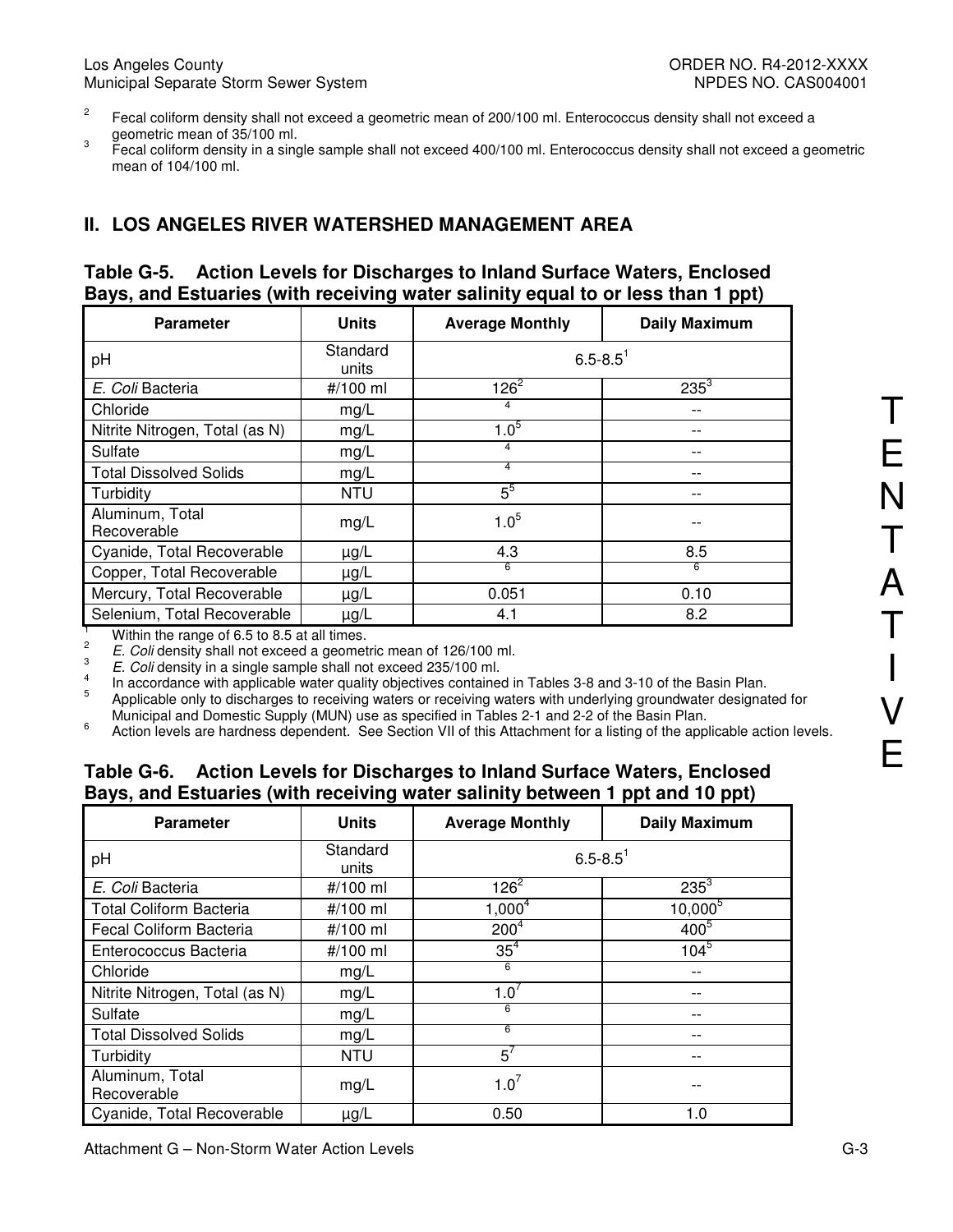| <b>Parameter</b>                                                                                                                                                                                                                   | Units     | <b>Average Monthly</b> | <b>Daily Maximum</b> |  |  |
|------------------------------------------------------------------------------------------------------------------------------------------------------------------------------------------------------------------------------------|-----------|------------------------|----------------------|--|--|
| Copper, Total Recoverable                                                                                                                                                                                                          | µg/L      |                        |                      |  |  |
| Mercury, Total Recoverable                                                                                                                                                                                                         | $\mu$ g/L | 0.051                  | 0.10                 |  |  |
| Selenium, Total Recoverable                                                                                                                                                                                                        | $\mu$ g/L | 4.1                    | 8.2                  |  |  |
| $\mathbf{M}^{(1)}$ . The set of the set of the set of the set of the set of the set of the set of the set of the set of the set of the set of the set of the set of the set of the set of the set of the set of the set of the set |           |                        |                      |  |  |

Within the range of 6.5 to 8.5 at all times.

2 E. Coli density shall not exceed a geometric mean of 126/100 ml. 3

E. Coli density in a single sample shall not exceed 235/100 ml.

4 Total coliform density shall not exceed a geometric mean of 1,000/100 ml. Fecal coliform density shall not exceed a geometric mean of 200/100 ml. Enterococcus density shall not exceed a geometric mean of 35/100 ml.

5 Total coliform density in a single sample shall not exceed 10,000/100 ml. Fecal coliform density in a single sample shall not exceed 400/100 ml. Enterococcus density shall not exceed a geometric mean of 104/100 ml. 6

In accordance with applicable water quality objectives contained in Tables 3-8 and 3-10 of the Basin Plan.

7 Applicable only to discharges to receiving waters or receiving waters with underlying groundwater designated for Municipal and Domestic Supply (MUN) use as specified in Tables 2-1 and 2-2 of the Basin Plan.

8 The applicable action level is the most stringent between corresponding Table H-5 and Table H-7 action levels.

# **Table G-7. Action Levels for Discharges to Inland Surface Waters, Enclosed Bays, and Estuaries (with receiving water salinity equal to or greater than 10 ppt 95% or more of the time)**

| <b>Parameter</b>               | <b>Units</b>      | <b>Average Monthly</b>   | <b>Daily Maximum</b> |
|--------------------------------|-------------------|--------------------------|----------------------|
| pH                             | Standard<br>units | $6.5 - 8.5$ <sup>1</sup> |                      |
| <b>Total Coliform Bacteria</b> | #/100 ml          | $1,000^{2,3}$            | $10,000^{3,4}$       |
| Fecal Coliform Bacteria        | #/100 ml          | $200^2$                  | 400 <sup>4</sup>     |
| Enterococcus Bacteria          | #/100 ml          | $35^2$                   | $104^{4}$            |
| Chloride                       | mg/L              | 5                        |                      |
| Nitrite Nitrogen, Total (as N) | mg/L              | $1.0^{6}$                |                      |
| Sulfate                        | mg/L              | 5                        |                      |
| <b>Total Dissolved Solids</b>  | mg/L              | 5                        |                      |
| Turbidity                      | <b>NTU</b>        | $5^6$                    |                      |
| Aluminum, Total<br>Recoverable | mg/L              | $1.0^{6}$                |                      |
| Cyanide, Total Recoverable     | $\mu g/L$         | 0.50                     | 1.0                  |
| Copper, Total Recoverable      | $\mu g/L$         | 2.9                      | 5.8                  |
| Mercury, Total Recoverable     | $\mu g/L$         | 0.051                    | 0.10                 |
| Selenium, Total Recoverable    | $\mu g/L$         | 58                       | 117                  |

1 Within the range of 6.5 to 8.5 at all times.

 $\mathfrak{p}$  Total coliform density shall not exceed a geometric mean of 1,000/100 ml. Fecal coliform density shall not exceed a geometric mean of 200/100 ml. Enterococcus density shall not exceed a geometric mean of 35/100 ml.

3 In areas where shellfish may be harvested for human consumption, as determined by the Regional Water Board, the median total coliform density shall not exceed 70/100 ml and not more than 10 percent of the samples shall exceed 230/100 ml. 4

 Total coliform density in a single sample shall not exceed 10,000/100 ml. Fecal coliform density in a single sample shall not exceed 400/100 ml. Enterococcus density shall not exceed a geometric mean of 104/100 ml.

5 In accordance with applicable water quality objectives contained in Tables 3-8 and 3-10 of the Basin Plan.

6 Applicable only to discharges to receiving waters or receiving waters with underlying groundwater designated for Municipal and Domestic Supply (MUN) use as specified in Tables 2-1 and 2-2 of the Basin Plan.

T

E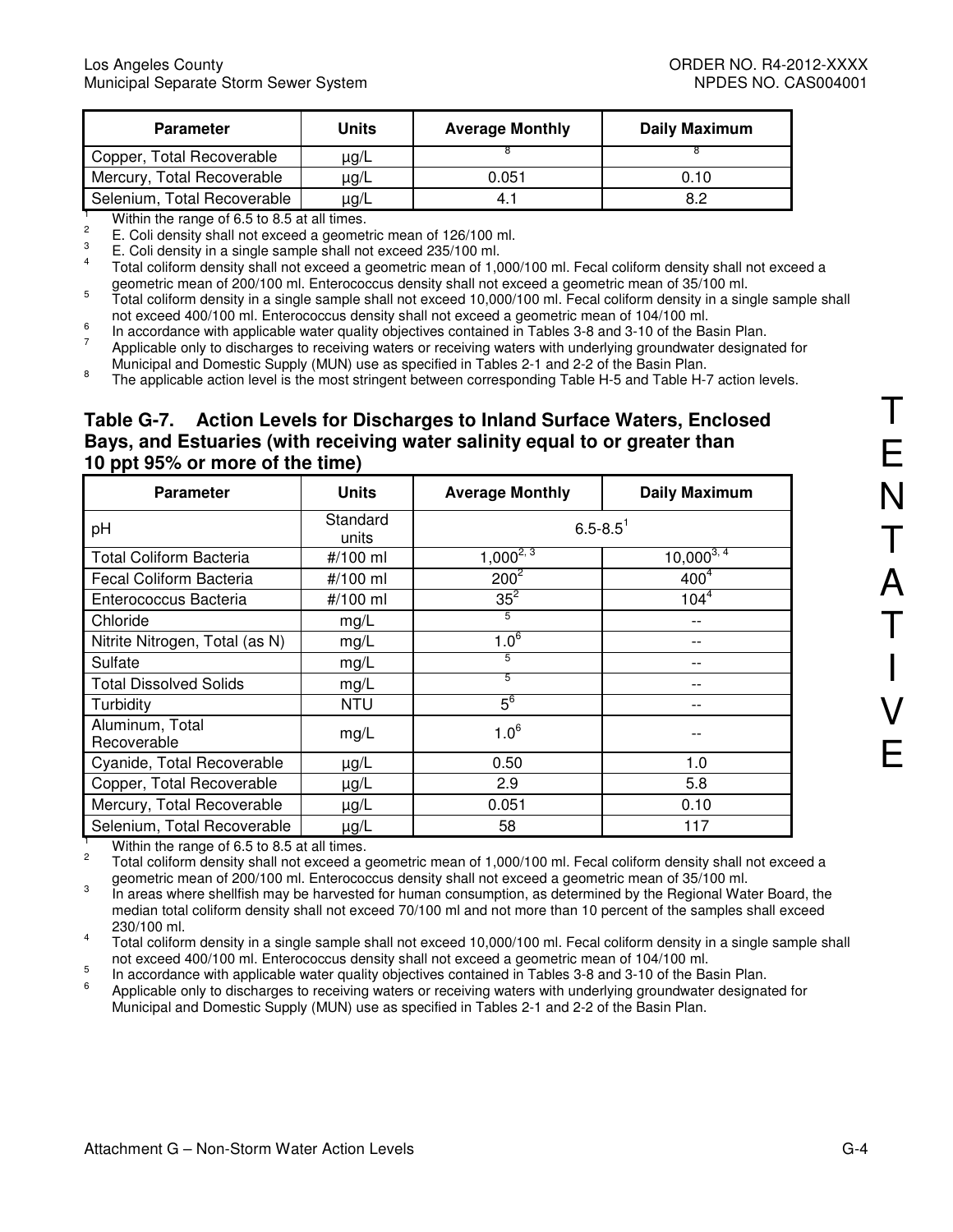| <b>Parameter</b>                         | <b>Units</b>      | <b>6-Month Median</b> | <b>Daily Maximum</b>     | <b>Instantaneous</b><br><b>Maximum</b> |
|------------------------------------------|-------------------|-----------------------|--------------------------|----------------------------------------|
| pH                                       | Standard<br>units |                       | $6.0 - 9.0$ <sup>1</sup> |                                        |
| <b>Total Coliform Bacteria</b>           | #/100 ml          | $70^2$                | $230^2$                  | $- -$                                  |
| <b>Fecal Coliform</b><br><b>Bacteria</b> | # $/100$ ml       |                       | 200 <sup>3</sup>         | 400 <sup>4</sup>                       |
| Enterococcus Bacteria                    | #/100 ml          | --                    | $35^3$                   | $104^{4}$                              |
| Turbidity                                | <b>NTU</b>        | 75                    | 100                      | 225                                    |
| Cyanide, Total<br>Recoverable            | $\mu g/L$         |                       | 4                        | 10                                     |
| Copper, Total<br>Recoverable             | $\mu$ g/L         | 3                     | 12                       | 30                                     |
| Mercury, Total<br>Recoverable            | $\mu$ g/L         | 0.04                  | 0.16                     | 0.4                                    |
| Selenium, Total<br>Recoverable           | $\mu$ g/L         | 15                    | 60                       | 150                                    |

### **Table G-8. Action Levels for Discharges to Ocean Waters (Surf Zone)**

1 Within the range of 6.0 to 9.0 at all times.

2 In areas where shellfish may be harvested for human consumption, as determined by the Regional Water Board, the median total coliform density shall not exceed 70/100 ml and not more than 10 percent of the samples shall exceed 230/100 ml.

3 Fecal coliform density shall not exceed a geometric mean of 200/100 ml. Enterococcus density shall not exceed a geometric mean of 35/100 ml. 4

 Fecal coliform density in a single sample shall not exceed 400/100 ml. Enterococcus density shall not exceed a geometric mean of 104/100 ml.

# **III. DOMINGUEZ CHANNEL WATERSHED MANAGEMENT AREA**

#### **Table G-9. Action Levels for Discharges to Inland Surface Waters, Enclosed Bays, and Estuaries (with receiving water salinity equal to or less than 1 ppt)**

| . .                         | ÷                 |                        | .                    |
|-----------------------------|-------------------|------------------------|----------------------|
| <b>Parameter</b>            | <b>Units</b>      | <b>Average Monthly</b> | <b>Daily Maximum</b> |
| pH                          | Standard<br>units | $6.5 - 8.5$            |                      |
| E. Coli Bacteria            | #/100 ml          | $126^2$                | $235^{3}$            |
| Cyanide, Total Recoverable  | $\mu$ g/L         | 4.3                    | 8.5                  |
| Copper, Total Recoverable   | $\mu$ g/L         |                        |                      |
| Lead, Total Recoverable     | $\mu$ g/L         | 4                      | 4                    |
| Mercury, Total Recoverable  | $\mu$ g/L         | 0.051                  | 0.10                 |
| Selenium, Total Recoverable | µg/L              | 4.1                    | 8.2                  |

1 Within the range of 6.5 to 8.5 at all times.

2 E. Coli density shall not exceed a geometric mean of 126/100 ml.

3 E. Coli density in a single sample shall not exceed 235/100 ml.

4 Action levels are hardness dependent. See Section VII of this Attachment for a listing of the applicable action levels.

# **Table G-10. Action Levels for Discharges to Inland Surface Waters, Enclosed Bays, and Estuaries (with receiving water salinity between 1 ppt and 10 ppt)**

| <b>Parameter</b> | Units    | <b>Average Monthly</b> | Daily Maximum |  |
|------------------|----------|------------------------|---------------|--|
| pH               | s.u      | $6.5 - 8.5$            |               |  |
| E. Coli Bacteria | #/100 ml | $126^2$                | $235^3$       |  |

T

E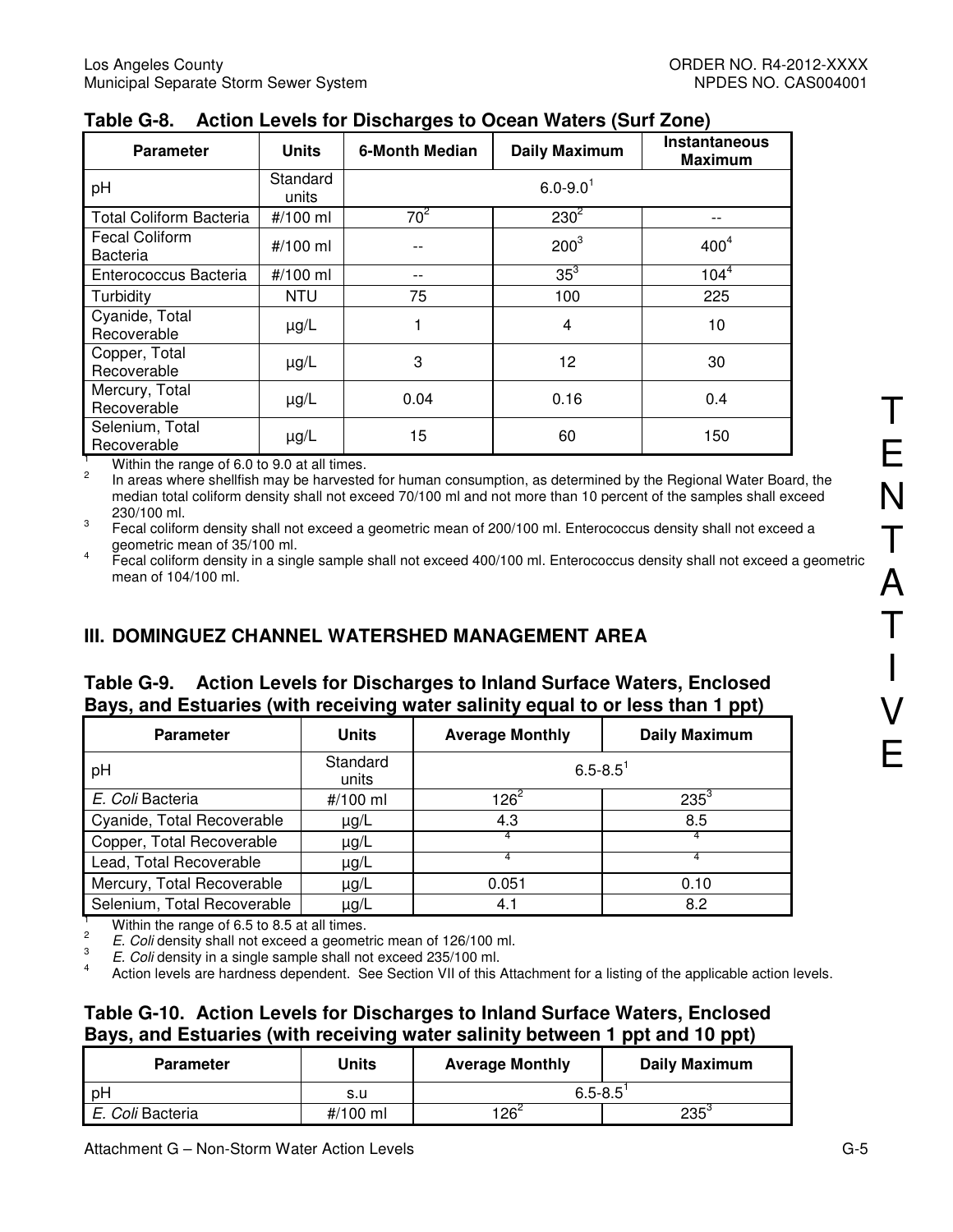| <b>Parameter</b>               | <b>Units</b> | <b>Average Monthly</b> | <b>Daily Maximum</b> |
|--------------------------------|--------------|------------------------|----------------------|
| <b>Total Coliform Bacteria</b> | #/100 ml     | $1,000^4$              | $10,000^5$           |
| Fecal Coliform Bacteria        | #/100 ml     | 200 <sup>4</sup>       | $400^5$              |
| Enterococcus Bacteria          | #/100 ml     | $35^4$                 | 104 <sup>5</sup>     |
| Cyanide, Total Recoverable     | $\mu$ g/L    | 0.50                   | 1.0                  |
| Copper, Total Recoverable      | $\mu$ g/L    |                        |                      |
| Lead, Total Recoverable        | $\mu$ g/L    | 6                      | 6                    |
| Mercury, Total Recoverable     | $\mu$ g/L    | 0.051                  | 0.10                 |
| Selenium, Total Recoverable    | $\mu$ g/L    | 4.1                    | 8.2                  |

1 Within the range of 6.5 to 8.5 at all times.

2 E. Coli density shall not exceed a geometric mean of 126/100 ml.

3 E. Coli density in a single sample shall not exceed 235/100 ml.

4 Total coliform density shall not exceed a geometric mean of 1,000/100 ml. Fecal coliform density shall not exceed a geometric mean of 200/100 ml. Enterococcus density shall not exceed a geometric mean of 35/100 ml.

5 Total coliform density in a single sample shall not exceed 10,000/100 ml. Fecal coliform density in a single sample shall not exceed 400/100 ml. Enterococcus density shall not exceed a geometric mean of 104/100 ml.

6 The applicable action level is the most stringent between corresponding Table H-9 and Table H-11 action levels.

## **Table G-11. Action Levels for Discharges to Inland Surface Waters, Enclosed Bays, and Estuaries (with receiving water salinity equal to or greater than 10 ppt 95% or more of the time)**

| <b>Parameter</b>               | <b>Units</b> | <b>Average Monthly</b> | <b>Daily Maximum</b> |
|--------------------------------|--------------|------------------------|----------------------|
| pH                             | s.u          | $6.5 - 8.5$            |                      |
| <b>Total Coliform Bacteria</b> | #/100 ml     | $1,000^{2,3}$          | $10,000^{3,4}$       |
| Fecal Coliform Bacteria        | #/100 ml     | $200^2$                | 400 <sup>4</sup>     |
| Enterococcus Bacteria          | #/100 ml     | $35^2$                 | $104^{4}$            |
| Cyanide, Total Recoverable     | $\mu$ g/L    | 0.50                   | 1.0                  |
| Copper, Total Recoverable      | $\mu$ g/L    | 2.9                    | 5.8                  |
| Lead, Total Recoverable        | $\mu$ g/L    | 7.0                    | 14                   |
| Mercury, Total Recoverable     | $\mu$ g/L    | 0.051                  | 0.10                 |
| Selenium, Total Recoverable    | $\mu$ g/L    | 58                     | 117                  |

1 Within the range of 6.5 to 8.5 at all times.

 $\overline{2}$  Total coliform density shall not exceed a geometric mean of 1,000/100 ml. Fecal coliform density shall not exceed a geometric mean of 200/100 ml. Enterococcus density shall not exceed a geometric mean of 35/100 ml.

3 In areas where shellfish may be harvested for human consumption, as determined by the Regional Water Board, the median total coliform density shall not exceed 70/100 ml and not more than 10 percent of the samples shall exceed 230/100 ml. 4

 Total coliform density in a single sample shall not exceed 10,000/100 ml. Fecal coliform density in a single sample shall not exceed 400/100 ml. Enterococcus density shall not exceed a geometric mean of 104/100 ml.

# **Table G-12. Action Levels for Discharges to Ocean Waters (Surf Zone)**

| <b>Parameter</b>                         | <b>Units</b> | <b>6-Month Median</b> | <b>Daily Maximum</b> | <b>Instantaneous</b><br><b>Maximum</b> |
|------------------------------------------|--------------|-----------------------|----------------------|----------------------------------------|
| pH                                       | s.u          |                       | $6.0 - 9.0$          |                                        |
| <b>Total Coliform Bacteria</b>           | #/100 ml     |                       | $230^2$              |                                        |
| <b>Fecal Coliform</b><br><b>Bacteria</b> | #/100 ml     |                       | $200^3$              | 400 <sup>4</sup>                       |
| Enterococcus Bacteria                    | #/100 ml     | $- -$                 | $35^3$               | $104^4$                                |
| Cyanide, Total<br>Recoverable            | $\mu$ g/L    |                       | 4                    | 10                                     |
| Copper, Total                            | µg/L         |                       |                      | 30                                     |

T

E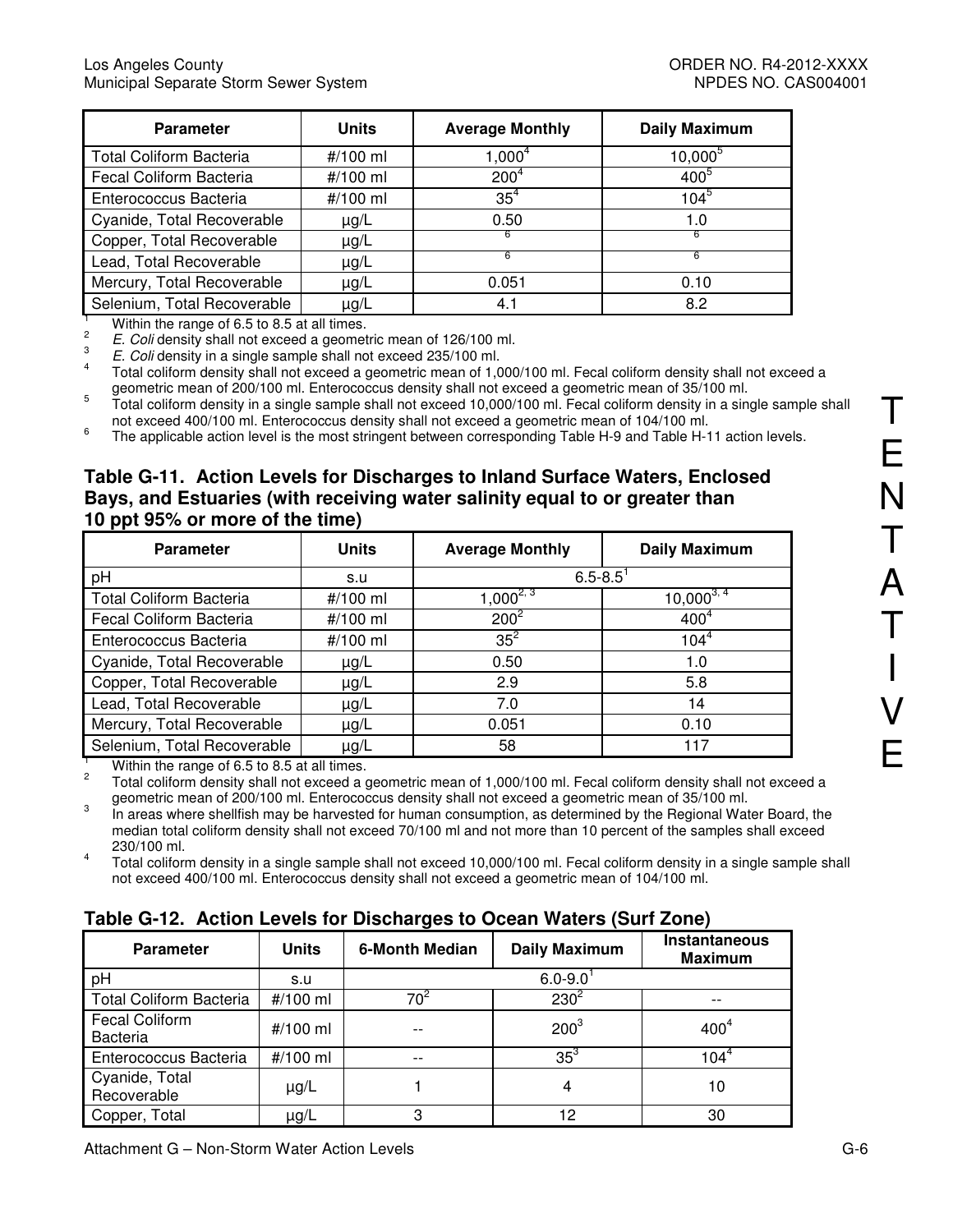| <b>Parameter</b>               | <b>Units</b> | <b>6-Month Median</b> | <b>Daily Maximum</b> | <b>Instantaneous</b><br><b>Maximum</b> |
|--------------------------------|--------------|-----------------------|----------------------|----------------------------------------|
| Recoverable                    |              |                       |                      |                                        |
| Lead, Total<br>Recoverable     | $\mu$ g/L    | 2                     | 8                    | 20                                     |
| Mercury, Total<br>Recoverable  | $\mu$ g/L    | 0.04                  | 0.16                 | 0.4                                    |
| Selenium, Total<br>Recoverable | $\mu$ g/L    | 15                    | 60                   | 150                                    |

Within the range of 6.0 to 9.0 at all times.

2 In areas where shellfish may be harvested for human consumption, as determined by the Regional Water Board, the median total coliform density shall not exceed 70/100 ml and not more than 10 percent of the samples shall exceed 230/100 ml.

3 Fecal coliform density shall not exceed a geometric mean of 200/100 ml. Enterococcus density shall not exceed a geometric mean of 35/100 ml.

4 Fecal coliform density in a single sample shall not exceed 400/100 ml. Enterococcus density shall not exceed a geometric mean of 104/100 ml.

# **IV. BALLONA CREEK WATERSHED MANAGEMENT AREA**

## **Table G-13. Action Levels for Discharges to Inland Surface Waters, Enclosed Bays, and Estuaries (with receiving water salinity equal to or less than 1 ppt)**

| <b>Parameter</b>                        | <b>Units</b>      | <b>Average Monthly</b> | <b>Daily Maximum</b> |
|-----------------------------------------|-------------------|------------------------|----------------------|
| pH                                      | Standard<br>units | $6.5 - 8.5$            |                      |
| E. Coli Bacteria                        | #/100 ml          | $126^2$                | $235^{3}$            |
| Cyanide, Total Recoverable              | $\mu$ g/L         | 4.3                    | 8.5                  |
| Copper, Total Recoverable               | $\mu$ g/L         |                        |                      |
| Lead, Total Recoverable                 | $\mu$ g/L         |                        |                      |
| Mercury, Total Recoverable<br>$\mu$ g/L |                   | 0.051                  | 0.10                 |
| Selenium, Total Recoverable             | $\mu$ g/L         | 4.1                    | 8.2                  |

1 Within the range of 6.5 to 8.5 at all times.  $\overline{2}$ 

E. Coli density shall not exceed a geometric mean of 126/100 ml.

3 E. Coli density in a single sample shall not exceed 235/100 ml.

4 Action levels are hardness dependent. See Section VII of this Attachment for a listing of the applicable action levels.

### **Table G-14. Action Levels for Discharges to Inland Surface Waters, Enclosed Bays, and Estuaries (with receiving water salinity between 1 ppt and 10 ppt)**

| <b>Parameter</b>               | <b>Units</b>      | <b>Average Monthly</b>   | <b>Daily Maximum</b> |
|--------------------------------|-------------------|--------------------------|----------------------|
| pH                             | Standard<br>units | $6.5 - 8.5$ <sup>1</sup> |                      |
| E. Coli Bacteria               | #/100 ml          | $126^2$                  | $235^3$              |
| <b>Total Coliform Bacteria</b> | #/100 ml          | $1,000^4$                | $10,000^{5}$         |
| Fecal Coliform Bacteria        | #/100 ml          | 200 <sup>4</sup>         | $400^{5}$            |
| Enterococcus Bacteria          | #/100 ml          | $35^4$                   | $104^{5}$            |
| Cyanide                        | $\mu$ g/L         | 0.50                     | 1.0                  |
| Copper, Total Recoverable      | $\mu$ g/L         | 6                        | 6                    |
| Lead, Total Recoverable        | $\mu$ g/L         | 6                        | 6                    |
| Mercury, Total Recoverable     | $\mu$ g/L         | 0.051                    | 1.0                  |
| Selenium, Total Recoverable    | µg/L              | 4.1                      | 8.2                  |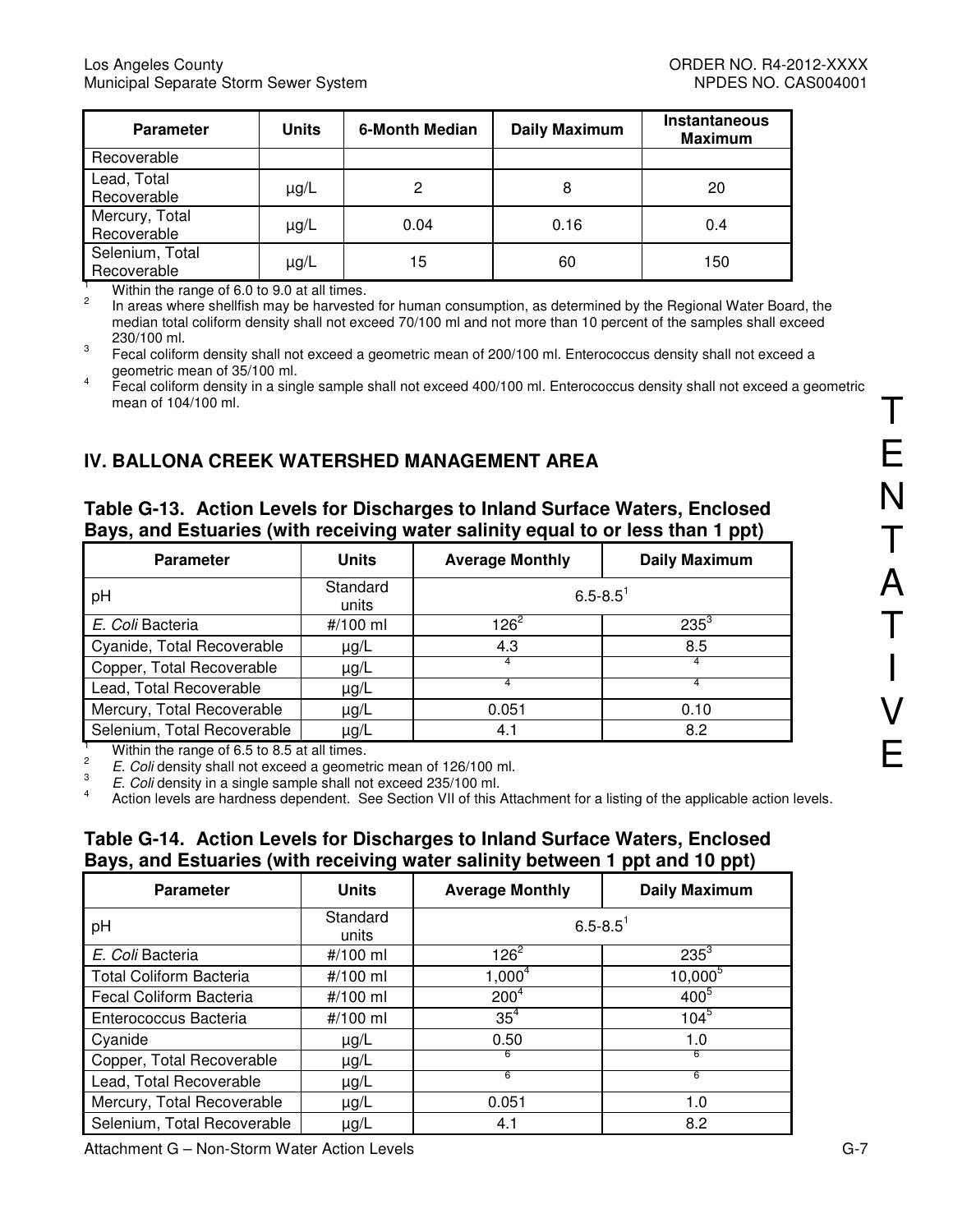- 1 Within the range of 6.5 to 8.5 at all times.
- 2 E. Coli density shall not exceed a geometric mean of 126/100 ml.
- 3 E. Coli density in a single sample shall not exceed 235/100 ml.
- 4 Total coliform density shall not exceed a geometric mean of 1,000/100 ml. Fecal coliform density shall not exceed a geometric mean of 200/100 ml. Enterococcus density shall not exceed a geometric mean of 35/100 ml.
- 5 Total coliform density in a single sample shall not exceed 10,000/100 ml. Fecal coliform density in a single sample shall not exceed 400/100 ml. Enterococcus density shall not exceed a geometric mean of 104/100 ml.
- 6 The applicable action level is the most stringent between corresponding Table H-13 and Table H-15 action levels.

#### **Table G-15. Action Levels for Discharges to Inland Surface Waters, Enclosed Bays, and Estuaries (with receiving water salinity equal to or greater than 10 ppt 95% or more of the time)**

| <b>Parameter</b>               | <b>Units</b>      | <b>Average Monthly</b>   | <b>Daily Maximum</b> |
|--------------------------------|-------------------|--------------------------|----------------------|
| pH                             | Standard<br>units | $6.5 - 8.5$ <sup>1</sup> |                      |
| <b>Total Coliform Bacteria</b> | #/100 ml          | $1,000^{2,3}$            | $10,000^{3,4}$       |
| Fecal Coliform Bacteria        | #/100 ml          | $200^2$                  | 400 <sup>4</sup>     |
| Enterococcus Bacteria          | #/100 ml          | $35^2$                   | $104^{4}$            |
| Cyanide, Total Recoverable     | $\mu$ g/L         | 0.50                     | 1.0                  |
| Copper, Total Recoverable      | $\mu$ g/L         | 2.9                      | 5.8                  |
| Lead, Total Recoverable        | $\mu$ g/L         | 7.0                      | 14                   |
| Mercury, Total Recoverable     | $\mu$ g/L         | 0.051                    | 1.0                  |
| Selenium, Total Recoverable    | $\mu$ g/L         | 58                       | 117                  |

1 Within the range of 6.5 to 8.5 at all times.

2 Total coliform density shall not exceed a geometric mean of 1,000/100 ml. Fecal coliform density shall not exceed a geometric mean of 200/100 ml. Enterococcus density shall not exceed a geometric mean of 35/100 ml.

3 In areas where shellfish may be harvested for human consumption, as determined by the Regional Water Board, the median total coliform density shall not exceed 70/100 ml and not more than 10 percent of the samples shall exceed 230/100 ml.

4 Total coliform density in a single sample shall not exceed 10,000/100 ml. Fecal coliform density in a single sample shall not exceed 400/100 ml. Enterococcus density shall not exceed a geometric mean of 104/100 ml.

| <b>Parameter</b>                                       | <b>Units</b>      | <b>6-Month Median</b> | <b>Daily Maximum</b>     | Instantaneous<br><b>Maximum</b> |
|--------------------------------------------------------|-------------------|-----------------------|--------------------------|---------------------------------|
| pH                                                     | Standard<br>units |                       | $6.0 - 9.0$ <sup>1</sup> |                                 |
| <b>Total Coliform Bacteria</b>                         | #/100 ml          | $70^2$                | $230^{2}$                |                                 |
| <b>Fecal Coliform</b><br><b>Bacteria</b>               | #/100 ml          |                       | 200 <sup>3</sup>         | 400 <sup>4</sup>                |
| Enterococcus Bacteria                                  | #/100 ml          |                       | $35^3$                   | $104^{4}$                       |
| Cyanide, Total<br>Recoverable                          | $\mu$ g/L         |                       | 4                        | 10                              |
| Copper, Total<br>Recoverable                           | $\mu g/L$         | 3                     | 12                       | 30                              |
| Lead, Total<br>Recoverable                             | $\mu$ g/L         | $\overline{2}$        | 8                        | 20                              |
| Mercury, Total<br>Recoverable                          | $\mu g/L$         | 0.04                  | 0.16                     | 0.4                             |
| Selenium, Total<br>Recoverable                         | $\mu$ g/L         | 15                    | 60                       | 150                             |
| Within the rappe of $E \cap f_0 \cap f_1$ of all times |                   |                       |                          |                                 |

### **Table G-16. Action Levels for Discharges to Ocean Waters (Surf Zone)**

Within the range of 6.0 to 9.0 at all times.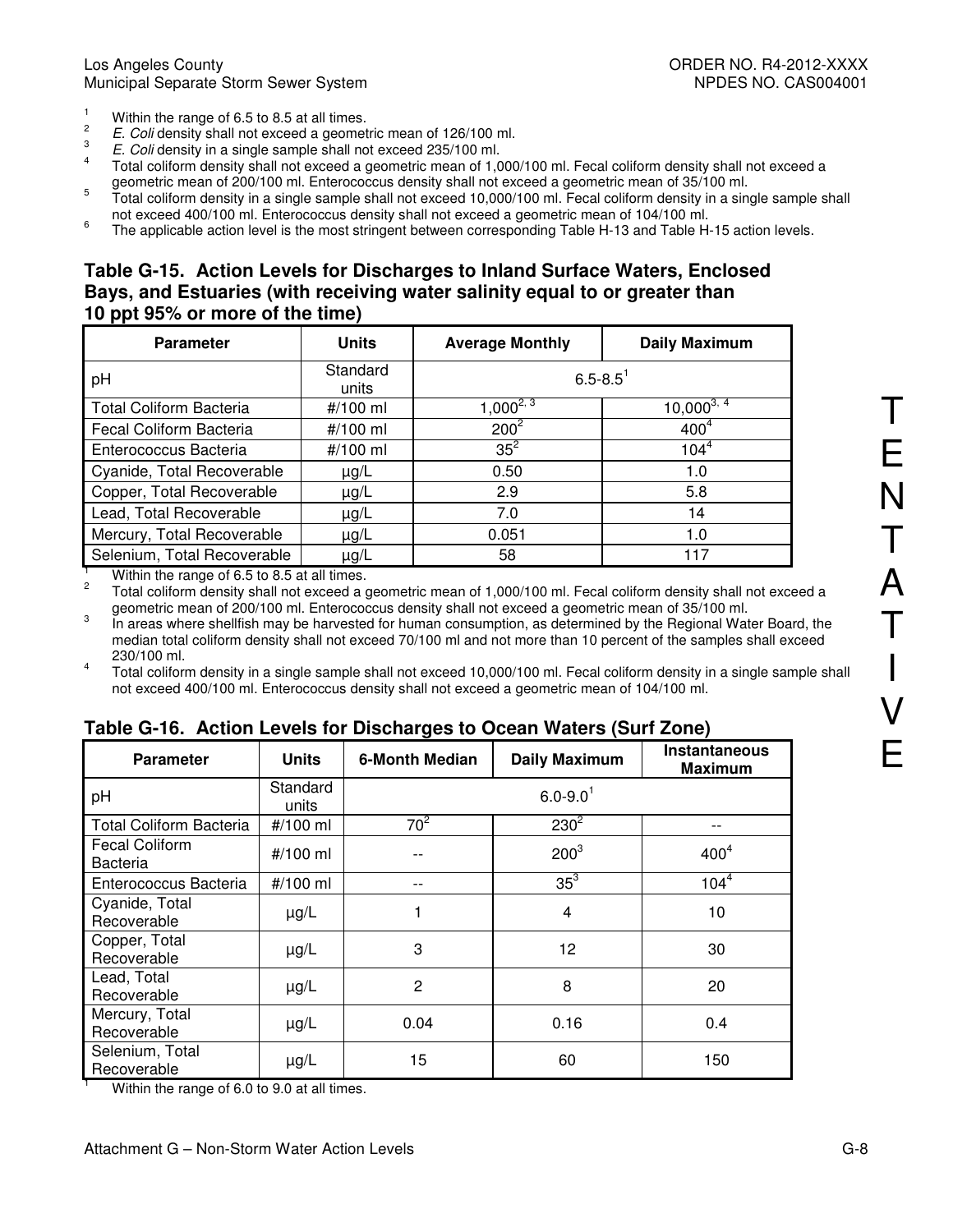- 2 In areas where shellfish may be harvested for human consumption, as determined by the Regional Water Board, the median total coliform density shall not exceed 70/100 ml and not more than 10 percent of the samples shall exceed 230/100 ml.
- 3 Fecal coliform density shall not exceed a geometric mean of 200/100 ml. Enterococcus density shall not exceed a geometric mean of 35/100 ml.
- 4 Fecal coliform density in a single sample shall not exceed 400/100 ml. Enterococcus density shall not exceed a geometric mean of 104/100 ml.

# **V. MALIBU CREEK WATERSHED MANAGEMENT AREA NON-STORM WATER ACTION LEVELS**

### **Table G-17. Action Levels for Discharges to Inland Surface Waters, Enclosed Bays, and Estuaries (with receiving water salinity equal to or less than 1 ppt)**

| <b>Parameter</b>              | <b>Units</b> | <b>Average Monthly</b> | <b>Daily Maximum</b> |
|-------------------------------|--------------|------------------------|----------------------|
| E. Coli Bacteria              | #/100 ml     | 126'                   | $235^2$              |
| Sulfate                       | mg/L         |                        | $- -$                |
| <b>Total Dissolved Solids</b> | mg/L         |                        | $- -$                |
| Cyanide, Total Recoverable    | $\mu$ g/L    | 4.3                    | 8.5                  |
| Mercury, Total Recoverable    | µg/L         | 0.051                  | 0.10                 |
| Selenium, Total Recoverable   | µg/L         | 4.1                    | 8.2                  |

1 E. Coli density shall not exceed a geometric mean of 126/100 ml. 2

E. Coli density in a single sample shall not exceed 235/100 ml.

3 In accordance with applicable water quality objectives contained in Tables 3-8 and 3-10 of the Basin Plan.

### **Table G-18. Action Levels for Discharges to Inland Surface Waters, Enclosed Bays, and Estuaries (with receiving water salinity between 1 ppt and 10 ppt)**

| <b>Parameter</b>               | <b>Units</b> | <b>Average Monthly</b> | <b>Daily Maximum</b> |
|--------------------------------|--------------|------------------------|----------------------|
| E. Coli Bacteria               | #/100 ml     | 126'                   | $235^2$              |
| <b>Total Coliform Bacteria</b> | #/100 ml     | $1,000^3$              | $10,000^4$           |
| Fecal Coliform Bacteria        | #/100 ml     | 200 <sup>3</sup>       | 400 <sup>4</sup>     |
| Enterococcus Bacteria          | #/100 ml     | $35^3$                 | $104^{4}$            |
| Sulfate                        | mg/L         | 5                      | $- -$                |
| <b>Total Dissolved Solids</b>  | mg/L         | 5                      | --                   |
| Cyanide, Total Recoverable     | $\mu$ g/L    | 0.50                   | 1.0                  |
| Mercury, Total Recoverable     | $\mu$ g/L    | 0.051                  | 0.10                 |
| Selenium, Total Recoverable    | $\mu$ g/L    | 4.1                    | 8.2                  |

1 E. Coli density shall not exceed a geometric mean of 126/100 ml.

 $\mathfrak{p}$ E. Coli density in a single sample shall not exceed 235/100 ml.

3 Total coliform density shall not exceed a geometric mean of 1,000/100 ml. Fecal coliform density shall not exceed a geometric mean of 200/100 ml. Enterococcus density shall not exceed a geometric mean of 35/100 ml.

4 Total coliform density in a single sample shall not exceed 10,000/100 ml. Fecal coliform density in a single sample shall not exceed 400/100 ml. Enterococcus density shall not exceed a geometric mean of 104/100 ml.

5 In accordance with applicable water quality objectives contained in Tables 3-8 and 3-10 of the Basin Plan.

## **Table G-19. Action Levels for Discharges to Inland Surface Waters, Enclosed Bays, and Estuaries (with receiving water salinity equal to or greater than 10 ppt 95% or more of the time)**

| <b>Parameter</b>               | Units    | <b>Average Monthly</b> | Daily Maximum  |
|--------------------------------|----------|------------------------|----------------|
| <b>Total Coliform Bacteria</b> | #/100 ml | $.000^{1.2}$           | $10,000^{2,3}$ |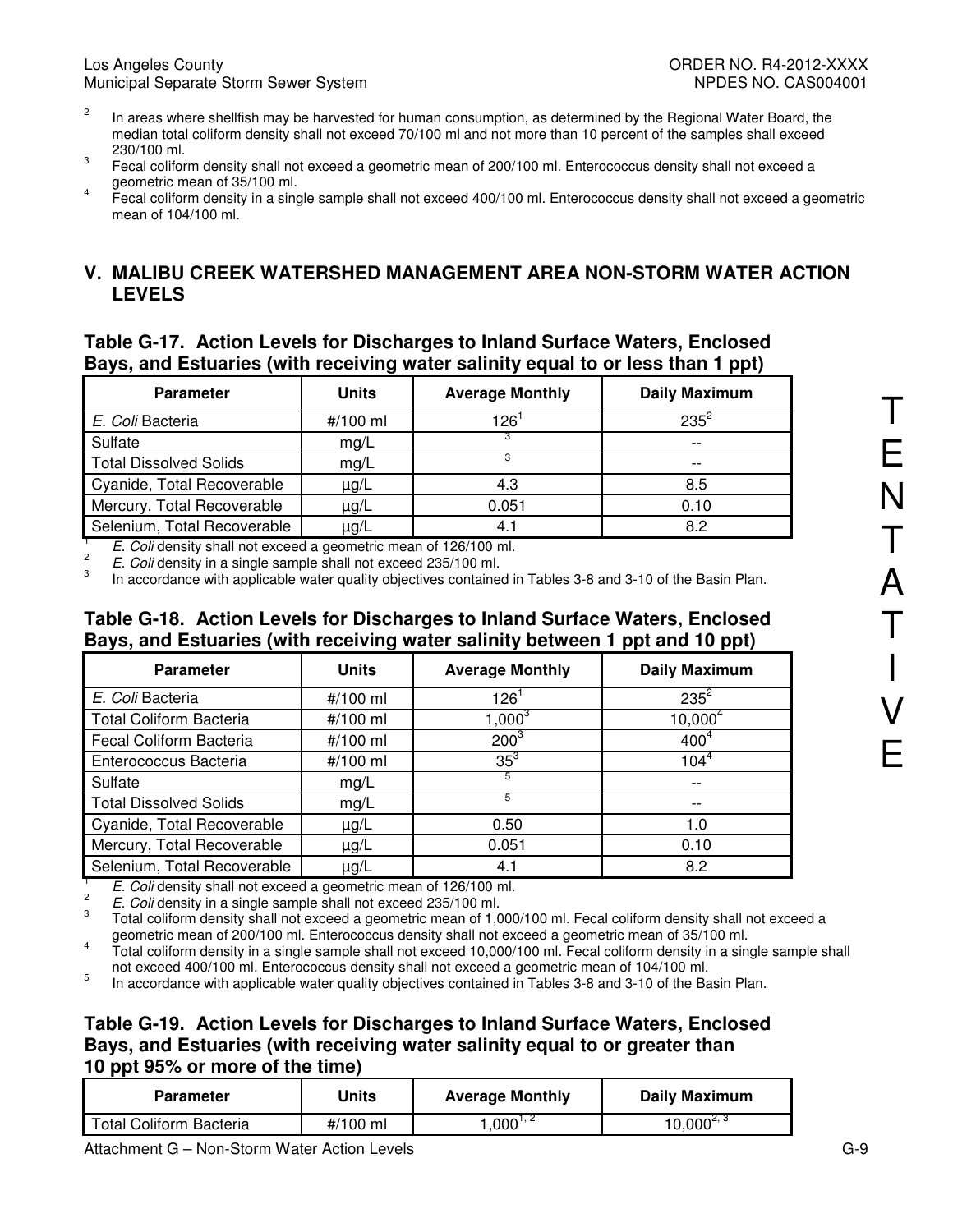| <b>Parameter</b>              | <b>Units</b> | <b>Average Monthly</b> | <b>Daily Maximum</b>                                                                                            |
|-------------------------------|--------------|------------------------|-----------------------------------------------------------------------------------------------------------------|
| Fecal Coliform Bacteria       | #/100 ml     | 200                    | $400^\circ$                                                                                                     |
| Enterococcus Bacteria         | #/100 ml     | 35                     | $104^{3}$                                                                                                       |
| Sulfate                       | mg/L         |                        | $ -$                                                                                                            |
| <b>Total Dissolved Solids</b> | mg/L         |                        | $ -$                                                                                                            |
| Cyanide, Total Recoverable    | $\mu$ g/L    | 0.50                   | 1.0                                                                                                             |
| Mercury, Total Recoverable    | $\mu$ g/L    | 0.051                  | 0.10                                                                                                            |
| Selenium, Total Recoverable   | $\mu$ g/L    | 58                     | 117                                                                                                             |
|                               |              |                        | Total caliform depaity aboll not overand a geometric mean of 1,000/100 mL Essel caliform depaity aboll not over |

 Total coliform density shall not exceed a geometric mean of 1,000/100 ml. Fecal coliform density shall not exceed a geometric mean of 200/100 ml. Enterococcus density shall not exceed a geometric mean of 35/100 ml.

2 In areas where shellfish may be harvested for human consumption, as determined by the Regional Water Board, the median total coliform density shall not exceed 70/100 ml and not more than 10 percent of the samples shall exceed 230/100 ml.

3 Total coliform density in a single sample shall not exceed 10,000/100 ml. Fecal coliform density in a single sample shall not exceed 400/100 ml. Enterococcus density shall not exceed a geometric mean of 104/100 ml.

4 In accordance with applicable water quality objectives contained in Tables 3-8 and 3-10 of the Basin Plan.

## **Table G-20. Action Levels for Discharges to Ocean Waters (Surf Zone)**

| <b>Parameter</b>                  | <b>Units</b> | 6-Month Median | <b>Daily Maximum</b> | <b>Instantaneous</b><br><b>Maximum</b> |
|-----------------------------------|--------------|----------------|----------------------|----------------------------------------|
| <b>Total Coliform Bacteria</b>    | #/100 ml     | 70             | 230                  |                                        |
| Fecal Coliform<br><b>Bacteria</b> | #/100 ml     |                | $200^2$              | $400^3$                                |
| Enterococcus Bacteria             | #/100 ml     |                | $35^2$               | $104^{3}$                              |
| Cyanide, Total<br>Recoverable     | $\mu$ g/L    |                | 4                    | 10                                     |
| Mercury, Total<br>Recoverable     | $\mu$ g/L    | 0.04           | 0.16                 | 0.4                                    |
| Selenium, Total<br>Recoverable    | $\mu$ g/L    | 15             | 60                   | 150                                    |

 In areas where shellfish may be harvested for human consumption, as determined by the Regional Water Board, the median total coliform density shall not exceed 70/100 ml and not more than 10 percent of the samples shall exceed 230/100 ml.

2 Fecal coliform density shall not exceed a geometric mean of 200/100 ml. Enterococcus density shall not exceed a geometric mean of 35/100 ml.

3 Fecal coliform density in a single sample shall not exceed 400/100 ml. Enterococcus density shall not exceed a geometric mean of 104/100 ml.

# **VI. SAN GABRIEL RIVER WATERSHED MANAGEMENT AREA**

#### **Table G-21. Action Levels for Discharges to Inland Surface Waters, Enclosed Bays, and Estuaries (with receiving water salinity equal to or less than 1 ppt)**

| <b>Parameter</b>               | <b>Units</b>      | <b>Average Monthly</b>   | <b>Daily Maximum</b> |
|--------------------------------|-------------------|--------------------------|----------------------|
| pH                             | Standard<br>units | $6.0 - 9.0$ <sup>1</sup> |                      |
| E. Coli Bacteria               | #/100 ml          | $126^2$                  | $235^{3}$            |
| Chloride                       | mg/L              |                          | $ -$                 |
| Nitrate Nitrogen, Total (as N) | mg/L              |                          | $- -$                |
| Sulfate                        | mg/L              |                          | $- -$                |
| <b>Total Dissolved Solids</b>  | mg/L              |                          | $- -$                |

T

1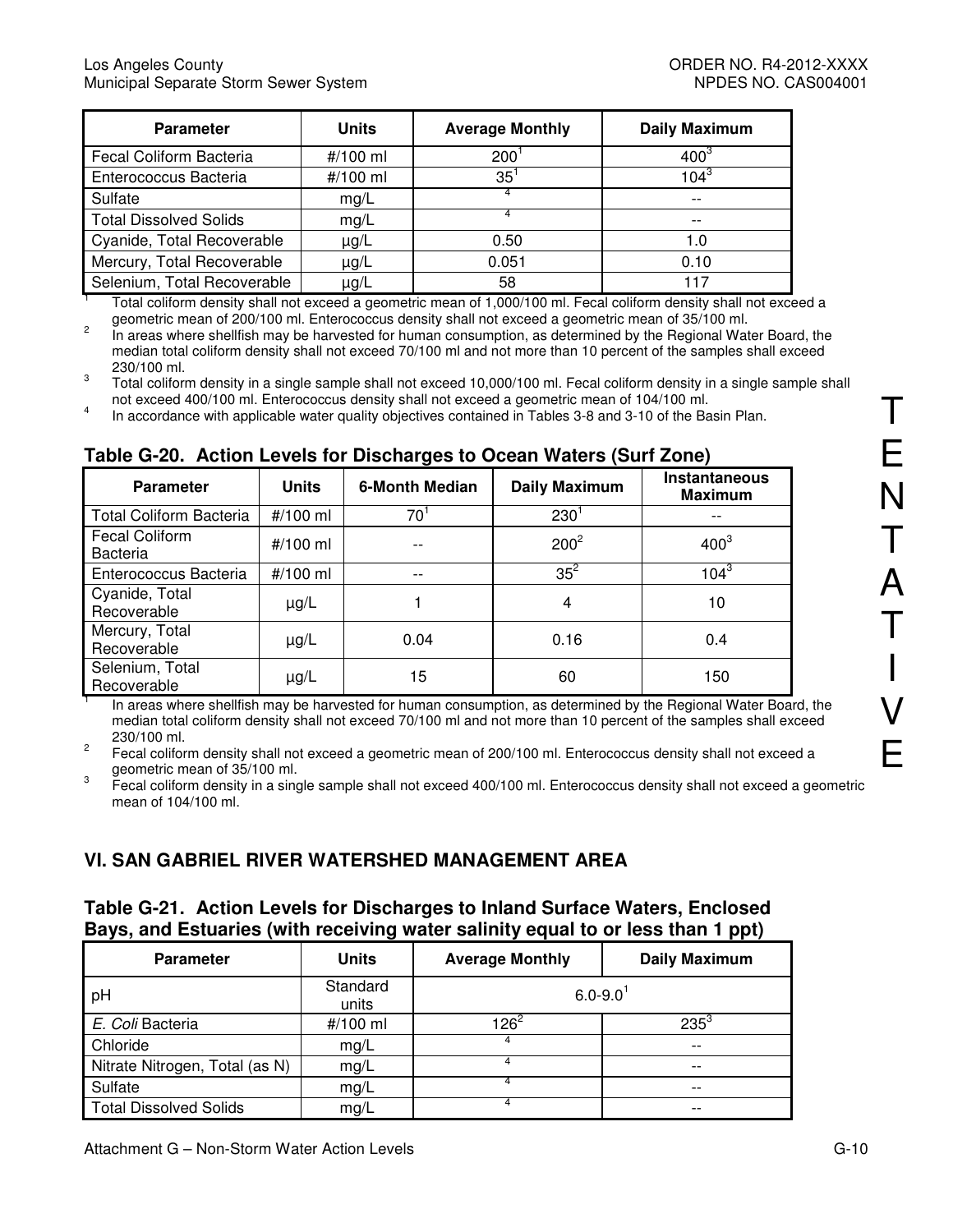| <b>Parameter</b>                                | <b>Units</b> | <b>Average Monthly</b> | <b>Daily Maximum</b> |
|-------------------------------------------------|--------------|------------------------|----------------------|
| Aluminum, Total<br>Recoverable                  | mg/L         | $1.0^{5}$              |                      |
| Cyanide, Total Recoverable                      | $\mu$ g/L    | 4.3                    | 8.5                  |
| Cadmium, Total<br>Recoverable                   | $\mu$ g/L    | 6                      | 6                    |
| Copper, Total Recoverable                       | $\mu$ g/L    | 6                      | 6                    |
| Lead, Total Recoverable                         | $\mu$ g/L    | 6                      | 6                    |
| Mercury, Total Recoverable                      | $\mu$ g/L    | 0.051                  | 0.10                 |
| Nickel, Total Recoverable                       | $\mu$ g/L    | 6                      | 6                    |
| Selenium, Total Recoverable                     | $\mu$ g/L    | 4.1                    | 8.2                  |
| Silver, Total Recoverable                       | $\mu$ g/L    | 6                      | 6                    |
| Zinc, Total Recoverable                         | $\mu$ g/L    | 6                      | 6                    |
| Within the repas of $C E$ to $D E$ at all times |              |                        |                      |

Within the range of 6.5 to 8.5 at all times.

2 E. Coli density shall not exceed a geometric mean of 126/100 ml. 3

E. Coli density in a single sample shall not exceed 235/100 ml. 4

 In accordance with applicable water quality objectives contained in Tables 3-8 and 3-10 of the Basin Plan. 5

 Applicable only to discharges to receiving waters or receiving waters with underlying groundwater designated for Municipal and Domestic Supply (MUN) use as specified in Tables 2-1 and 2-2 of the Basin Plan.

6 Action levels are hardness dependent. See Section VII of this Attachment for a listing of the applicable action levels.

# **Table G-22. Action Levels for Discharges to Inland Surface Waters, Enclosed Bays, and Estuaries (with receiving water salinity between 1 ppt and 10 ppt)**

| <b>Parameter</b>               | <b>Units</b>      | <b>Average Monthly</b>   | <b>Daily Maximum</b> |  |  |
|--------------------------------|-------------------|--------------------------|----------------------|--|--|
| рH                             | Standard<br>units | $6.0 - 9.0$ <sup>1</sup> |                      |  |  |
| E. Coli Bacteria               | #/100 ml          | $126^{\overline{2}}$     | $235^{3}$            |  |  |
| <b>Total Coliform Bacteria</b> | #/100 ml          | $1,000^4$                | $10,000^{5}$         |  |  |
| Fecal Coliform Bacteria        | #/100 ml          | $200^{4}$                | $400^{5}$            |  |  |
| Enterococcus Bacteria          | #/100 ml          | 35 <sup>4</sup>          | $104^{5}$            |  |  |
| Chloride                       | mg/L              | 6                        | --                   |  |  |
| Nitrate Nitrogen, Total (as N) | mg/L              | 6                        | $-$                  |  |  |
| Sulfate                        | mg/L              | 6                        | --                   |  |  |
| <b>Total Dissolved Solids</b>  | mg/L              | 6                        |                      |  |  |
| Aluminum, Total<br>Recoverable | mg/L              | $1.0^7$                  |                      |  |  |
| Cyanide, Total Recoverable     | µg/L              | 0.50                     | 1.0                  |  |  |
| Cadmium, Total<br>Recoverable  | $\mu$ g/L         | 8                        | 8                    |  |  |
| Copper, Total Recoverable      | $\mu$ g/L         | 8                        | 8                    |  |  |
| Lead, Total Recoverable        | µg/L              | 8                        | 8                    |  |  |
| Mercury, Total Recoverable     | µg/L              | 0.051                    | 0.10                 |  |  |
| Nickel, Total Recoverable      | μg/L              | 8                        | 8                    |  |  |
| Selenium, Total Recoverable    | μg/L              | 4.1                      | 8.2                  |  |  |
| Silver, Total Recoverable      | μg/L              | 8                        | 8                    |  |  |
| Zinc, Total Recoverable        | $\mu$ g/L         | $\overline{8}$           | 8                    |  |  |

1 Within the range of 6.5 to 8.5 at all times.

2 E. Coli density shall not exceed a geometric mean of 126/100 ml.

3 E. Coli density in a single sample shall not exceed 235/100 ml.

4 Total coliform density shall not exceed a geometric mean of 1,000/100 ml. Fecal coliform density shall not exceed a geometric mean of 200/100 ml. Enterococcus density shall not exceed a geometric mean of 35/100 ml.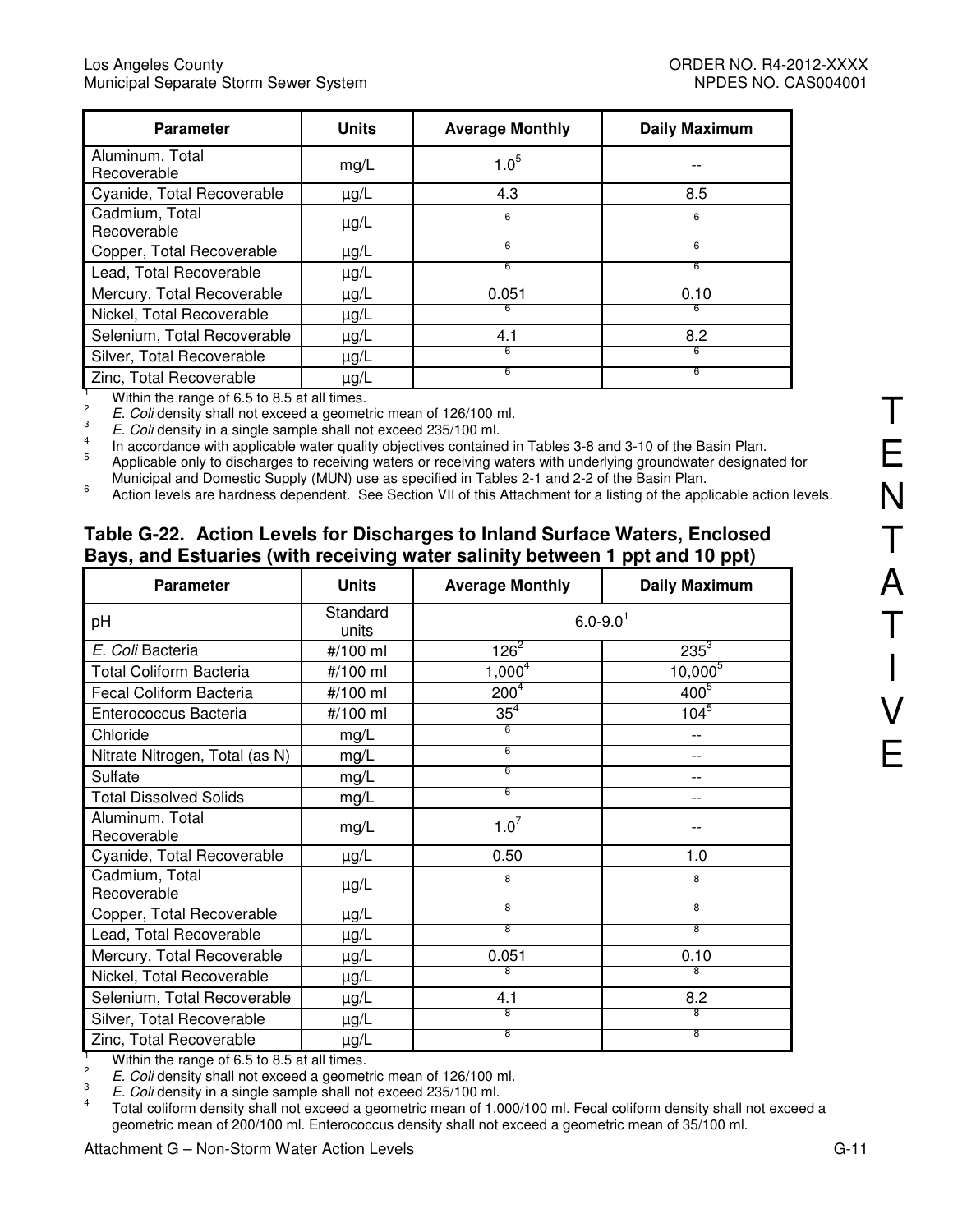- 5 Total coliform density in a single sample shall not exceed 10,000/100 ml. Fecal coliform density in a single sample shall not exceed 400/100 ml. Enterococcus density shall not exceed a geometric mean of 104/100 ml.
- 6 In accordance with applicable water quality objectives contained in Tables 3-8 and 3-10 of the Basin Plan.
- 7 Applicable only to discharges to receiving waters designated for Municipal and Domestic Supply (MUN) use as specified in Tables 2-1 and 2-2 of the Basin Plan.
- 8 The applicable action level is the most stringent between corresponding Table H-21 and Table H-23 action levels.

#### **Table G-23. Action Levels for Discharges to Inland Surface Waters, Enclosed Bays, and Estuaries (with receiving water salinity equal to or greater than 10 ppt 95% or more of the time)**

| <b>Parameter</b>                                | <b>Units</b>      | <b>Average Monthly</b>   | <b>Daily Maximum</b> |
|-------------------------------------------------|-------------------|--------------------------|----------------------|
| pH                                              | Standard<br>units | $6.0 - 9.0$ <sup>1</sup> |                      |
| <b>Total Coliform Bacteria</b>                  | #/100 ml          | $1,000^{2,3}$            | $10,000^{2,4}$       |
| Fecal Coliform Bacteria                         | #/100 ml          | $200^2$                  | 400 <sup>4</sup>     |
| Enterococcus Bacteria                           | #/100 ml          | $35^2$                   | $104^{4}$            |
| Chloride                                        | mg/L              | 5                        |                      |
| Nitrate Nitrogen, Total (as N)                  | mg/L              | 5                        |                      |
| Sulfate                                         | mg/L              | 5                        |                      |
| <b>Total Dissolved Solids</b>                   | mg/L              | 5                        |                      |
| Aluminum, Total<br>Recoverable                  | mg/L              | $1.0^6$                  |                      |
| Cyanide, Total Recoverable                      | µg/L              | 0.50                     | 1.0                  |
| Cadmium, Total<br>Recoverable                   | µg/L              | 7.7                      | 15                   |
| Copper, Total Recoverable                       | $\mu g/L$         | 2.9                      | 5.8                  |
| Lead, Total Recoverable                         | µg/L              | 7.0                      | 14                   |
| Mercury, Total Recoverable                      | µg/L              | 0.051                    | 0.10                 |
| Nickel, Total Recoverable                       | µg/L              | 6.8                      | 14                   |
| Silver, Total Recoverable                       | $\mu$ g/L         | 1.1                      | 2.2                  |
| Selenium, Total Recoverable                     | $\mu$ g/L         | 58                       | 117                  |
| Zinc, Total Recoverable                         | $\mu$ g/L         | 47                       | 95                   |
| Within the repas of $C E$ to $D E$ of all times |                   |                          |                      |

Within the range of 6.5 to 8.5 at all times.

2 Total coliform density shall not exceed a geometric mean of 1,000/100 ml. Fecal coliform density shall not exceed a geometric mean of 200/100 ml. Enterococcus density shall not exceed a geometric mean of 35/100 ml.

3 In areas where shellfish may be harvested for human consumption, as determined by the Regional Water Board, the median total coliform density shall not exceed 70/100 ml and not more than 10 percent of the samples shall exceed 230/100 ml.

4 Total coliform density in a single sample shall not exceed 10,000/100 ml. Fecal coliform density in a single sample shall not exceed 400/100 ml. Enterococcus density shall not exceed a geometric mean of 104/100 ml.

5 In accordance with applicable water quality objectives contained in Tables 3-8 and 3-10 of the Basin Plan.

6 Applicable only to discharges to receiving waters designated for Municipal and Domestic Supply (MUN) use as specified in Tables 2-1 and 2-2 of the Basin Plan.

# **Table G-24. Action Levels for Discharges to Ocean Waters (Surf Zone)**

| <b>Parameter</b>                         | <b>Units</b>      | <b>Daily Maximum</b><br>6-Month Median |                  | Instantaneous<br><b>Maximum</b> |  |  |  |
|------------------------------------------|-------------------|----------------------------------------|------------------|---------------------------------|--|--|--|
| рH                                       | Standard<br>units | $6.0 - 9.0$                            |                  |                                 |  |  |  |
| <b>Total Coliform Bacteria</b>           | #/100 ml          | 70٬                                    | $230^2$          |                                 |  |  |  |
| <b>Fecal Coliform</b><br><b>Bacteria</b> | #/100 ml          | $ -$                                   | 400 <sup>4</sup> |                                 |  |  |  |
| Enterococcus                             | #/100 ml          | $ -$                                   | $35^3$           | 1 በ4΄                           |  |  |  |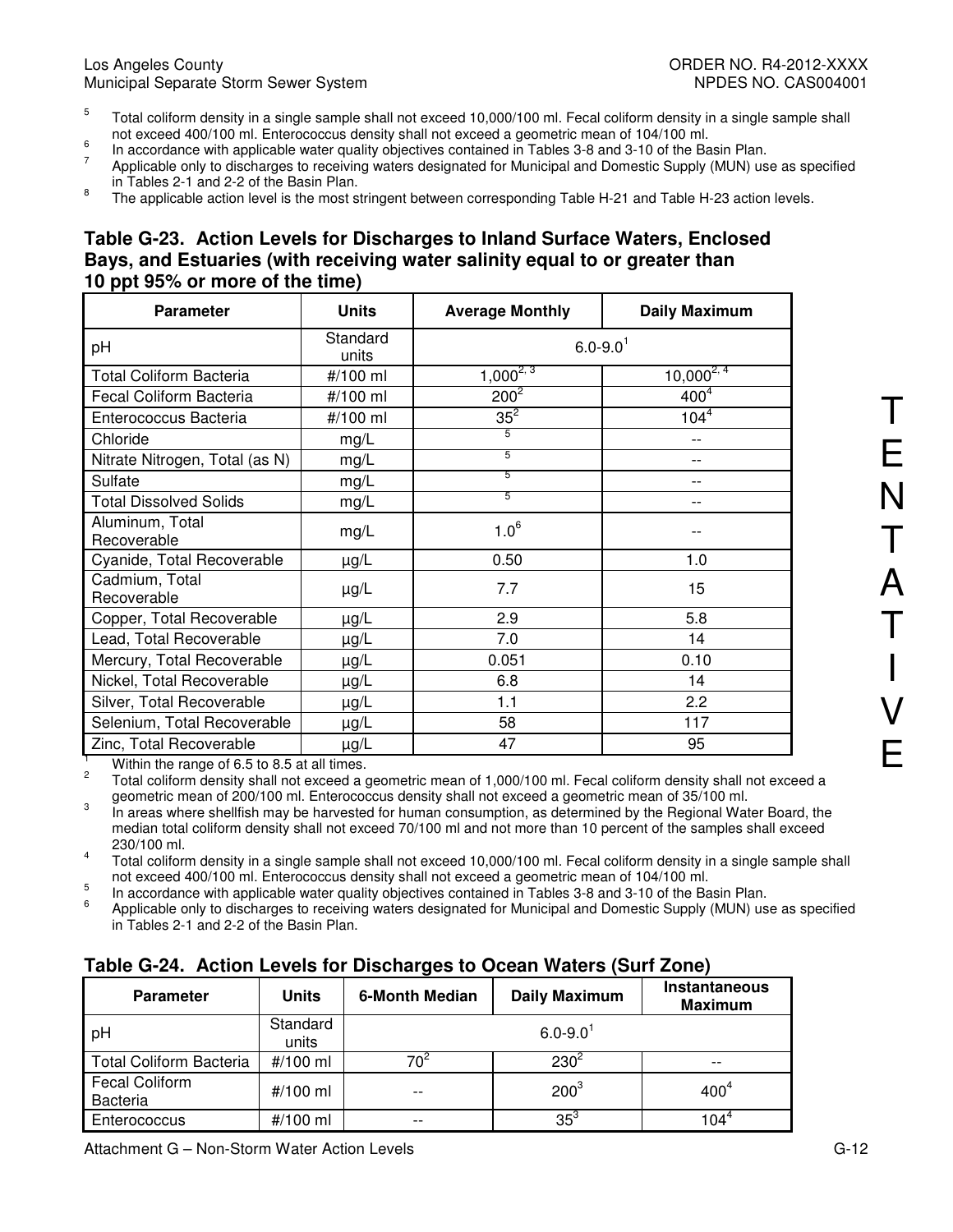| <b>Parameter</b>                             | <b>Units</b> | 6-Month Median | <b>Daily Maximum</b> | <b>Instantaneous</b><br><b>Maximum</b> |
|----------------------------------------------|--------------|----------------|----------------------|----------------------------------------|
| Cyanide, Total<br>Recoverable                | $\mu$ g/L    |                | 4                    | 10                                     |
| Cadmium, Total<br>Recoverable                | $\mu g/L$    |                | 4                    | 10                                     |
| Copper, Total<br>Recoverable                 | $\mu g/L$    | 3              | 12 <sub>2</sub>      | 30                                     |
| Lead, Total<br>Recoverable                   | $\mu$ g/L    | $\overline{2}$ | 8                    | 20                                     |
| Mercury, Total<br>Recoverable                | $\mu$ g/L    | 0.04           | 0.16                 | 0.4                                    |
| Nickel, Total<br>Recoverable                 | $\mu g/L$    | 5              | 20                   | 50                                     |
| Silver, Total<br>Recoverable                 | $\mu g/L$    | 0.7            | 2.8                  | 7.0                                    |
| Selenium, Total<br>Recoverable               | $\mu$ g/L    | 15             | 60                   | 150                                    |
| Zinc, Total<br>Recoverable<br>1.4.11.1.1.1.1 | $\mu$ g/L    | 20             | 80                   | 200                                    |

Within the range of 6.0 to 9.0 at all times.

2 In areas where shellfish may be harvested for human consumption, as determined by the Regional Water Board, the median total coliform density shall not exceed 70/100 ml and not more than 10 percent of the samples shall exceed 230/100 ml.

3 Fecal coliform density shall not exceed a geometric mean of 200/100 ml. Enterococcus density shall not exceed a geometric mean of 35/100 ml.

4 Fecal coliform density in a single sample shall not exceed 400/100 ml. Enterococcus density shall not exceed a geometric mean of 104/100 ml.

# **VII. HARDNESS-BASED ACTION LEVELS FOR METALS**

| <b>Cadmium, Total Recoverable</b>        |                            |                            |                                                       |                            |                            |                                          |                            |                            |  |
|------------------------------------------|----------------------------|----------------------------|-------------------------------------------------------|----------------------------|----------------------------|------------------------------------------|----------------------------|----------------------------|--|
| <b>Hardness</b><br>(mg/L as<br>$CaCO3$ ) | <b>AMAL</b><br>$(\mu g/L)$ | <b>MDAL</b><br>$(\mu g/L)$ | <b>Hardness</b><br>$(mg/L)$ as<br>CaCO <sub>3</sub> ) | <b>AMAL</b><br>$(\mu g/L)$ | <b>MDAL</b><br>$(\mu g/L)$ | <b>Hardness</b><br>(mg/L as<br>$CaCO3$ ) | <b>AMAL</b><br>$(\mu g/L)$ | <b>MDAL</b><br>$(\mu g/L)$ |  |
| 5.0                                      | 0.1                        | 0.2                        | 125.0                                                 | 2.4                        | 4.8                        | 245.0                                    | 4.1                        | 8.2                        |  |
| 10.0                                     | 0.2                        | 0.3                        | 130.0                                                 | 2.5                        | 5.0                        | 250.0                                    | 4.1                        | 8.3                        |  |
| 15.0                                     | 0.3                        | 0.5                        | 135.0                                                 | 2.5                        | 5.1                        | 255.0                                    | 4.2                        | 8.4                        |  |
| 20.0                                     | 0.4                        | 0.7                        | 140.0                                                 | 2.6                        | 5.3                        | 260.0                                    | 4.3                        | 8.5                        |  |
| 25.0                                     | 0.5                        | 0.9                        | 145.0                                                 | 2.7                        | 5.4                        | 265.0                                    | 4.3                        | 8.7                        |  |
| 30.0                                     | 0.6                        | 1.2                        | 150.0                                                 | 2.8                        | 5.5                        | 270.0                                    | 4.4                        | 8.8                        |  |
| 35.0                                     | 0.7                        | 1.4                        | 155.0                                                 | 2.8                        | 5.7                        | 275.0                                    | 4.5                        | 8.9                        |  |
| 40.0                                     | 0.8                        | 1.6                        | 160.0                                                 | 2.9                        | 5.8                        | 280.0                                    | 4.5                        | 9.1                        |  |
| 45.0                                     | 0.9                        | 1.8                        | 165.0                                                 | 3.0                        | 6.0                        | 285.0                                    | 4.6                        | 9.2                        |  |
| 50.0                                     | 1.0                        | 2.1                        | 170.0                                                 | 3.1                        | 6.1                        | 290.0                                    | 4.6                        | 9.3                        |  |
| 55.0                                     | 1.1                        | 2.3                        | 175.0                                                 | 3.1                        | 6.3                        | 295.0                                    | 4.7                        | 9.4                        |  |
| 60.0                                     | 1.3                        | 2.5                        | 180.0                                                 | 3.2                        | 6.4                        | 300.0                                    | 4.8                        | 9.6                        |  |
| 65.0                                     | 1.4                        | 2.8                        | 185.0                                                 | 3.3                        | 6.5                        | 310.0                                    | 4.9                        | 9.8                        |  |
| 70.0                                     | 1.5                        | 3.0                        | 190.0                                                 | 3.3                        | 6.7                        | 320.0                                    | 5.0                        | 10.1                       |  |
| 75.0                                     | 1.6                        | 3.2                        | 195.0                                                 | 3.4                        | 6.8                        | 330.0                                    | 5.1                        | 10.3                       |  |
| 80.0                                     | 1.7                        | 3.4                        | 200.0                                                 | 3.5                        | 7.0                        | 340.0                                    | 5.3                        | 10.5                       |  |
| 85.0                                     | 1.8                        | 3.6                        | 205.0                                                 | 3.5                        | 7.1                        | 350.0                                    | 5.4                        | 10.8                       |  |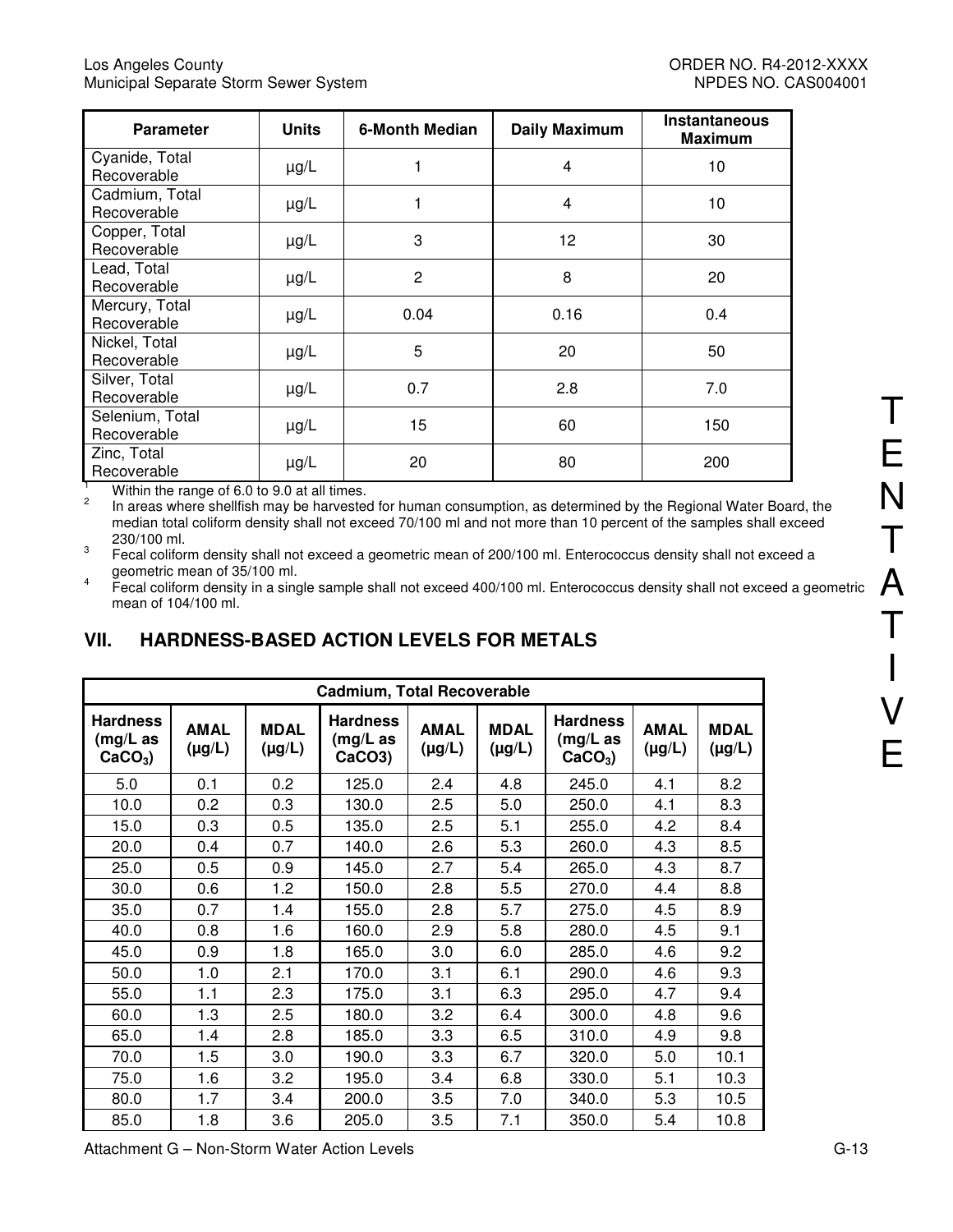| <b>Cadmium, Total Recoverable</b>           |                            |                            |                                                    |                            |                            |                                          |                       |                       |  |  |
|---------------------------------------------|----------------------------|----------------------------|----------------------------------------------------|----------------------------|----------------------------|------------------------------------------|-----------------------|-----------------------|--|--|
| <b>Hardness</b><br>$(mg/L)$ as<br>$CaCO3$ ) | <b>AMAL</b><br>$(\mu g/L)$ | <b>MDAL</b><br>$(\mu g/L)$ | <b>Hardness</b><br>(mg/L as<br>CaCO <sub>3</sub> ) | <b>AMAL</b><br>$(\mu g/L)$ | <b>MDAL</b><br>$(\mu g/L)$ | <b>Hardness</b><br>(mg/L as<br>$CaCO3$ ) | <b>AMAL</b><br>(µg/L) | <b>MDAL</b><br>(µg/L) |  |  |
| 90.0                                        | 1.9                        | 3.7                        | 210.0                                              | 3.6                        | 7.2                        | 360.0                                    | 5.5                   | 11.0                  |  |  |
| 95.0                                        | 1.9                        | 3.9                        | 215.0                                              | 3.7                        | 7.4                        | 370.0                                    | 5.6                   | 11.3                  |  |  |
| 100.0                                       | 2.0                        | 4.0                        | 220.0                                              | 3.7                        | 7.5                        | 380.0                                    | 5.7                   | 11.5                  |  |  |
| 105.0                                       | 2.1                        | 4.2                        | 225.0                                              | 3.8                        | 7.6                        | 390.0                                    | 5.9                   | 11.7                  |  |  |
| 110.0                                       | 2.2                        | 4.3                        | 230.0                                              | 3.9                        | 7.8                        | 400.0                                    | 6.0                   | 12.0                  |  |  |
| 115.0                                       | 2.2                        | 4.5                        | 235.0                                              | 3.9                        | 7.9                        | >400                                     | 6.0                   | 12.0                  |  |  |
| 120.0                                       | 2.3                        | 4.7                        | 240.0                                              | 4.0                        | 8.0                        |                                          |                       |                       |  |  |

|                                             |                            |                            | <b>Copper, Total Recoverable</b>                      |                            |                            |                                             |                            |                            |
|---------------------------------------------|----------------------------|----------------------------|-------------------------------------------------------|----------------------------|----------------------------|---------------------------------------------|----------------------------|----------------------------|
| <b>Hardness</b><br>$(mg/L)$ as<br>$CaCO3$ ) | <b>AMAL</b><br>$(\mu g/L)$ | <b>MDAL</b><br>$(\mu g/L)$ | <b>Hardness</b><br>$(mg/L)$ as<br>CaCO <sub>3</sub> ) | <b>AMAL</b><br>$(\mu g/L)$ | <b>MDAL</b><br>$(\mu g/L)$ | <b>Hardness</b><br>$(mg/L)$ as<br>$CaCO3$ ) | <b>AMAL</b><br>$(\mu g/L)$ | <b>MDAL</b><br>$(\mu g/L)$ |
| 5.0                                         | 0.4                        | 0.8                        | 125.0                                                 | 8.6                        | 17.2                       | 245.0                                       | 16.2                       | 32.5                       |
| 10.0                                        | 0.8                        | 1.6                        | 130.0                                                 | 8.9                        | 17.9                       | 250.0                                       | 16.5                       | 33.1                       |
| 15.0                                        | 1.2                        | 2.3                        | 135.0                                                 | 9.2                        | 18.5                       | 255.0                                       | 16.8                       | 33.8                       |
| 20.0                                        | 1.5                        | 3.1                        | 140.0                                                 | 9.6                        | 19.2                       | 260.0                                       | 17.1                       | 34.4                       |
| 25.0                                        | 1.9                        | 3.8                        | 145.0                                                 | 9.9                        | 19.8                       | 265.0                                       | 17.4                       | 35.0                       |
| 30.0                                        | 2.2                        | 4.5                        | 150.0                                                 | 10.2                       | 20.5                       | 270.0                                       | 17.8                       | 35.6                       |
| 35.0                                        | 2.6                        | 5.2                        | 155.0                                                 | 10.5                       | 21.1                       | 275.0                                       | 18.1                       | 36.2                       |
| 40.0                                        | 2.9                        | 5.9                        | 160.0                                                 | 10.8                       | 21.8                       | 280.0                                       | 18.4                       | 36.9                       |
| 45.0                                        | 3.3                        | 6.6                        | 165.0                                                 | 11.2                       | 22.4                       | 285.0                                       | 18.6                       | 37.4                       |
| 50.0                                        | 3.6                        | 7.3                        | 170.0                                                 | 11.5                       | 23.0                       | 290.0                                       | 18.9                       | 38.0                       |
| 55.0                                        | 4.0                        | 8.0                        | 175.0                                                 | 11.8                       | 23.7                       | 295.0                                       | 19.2                       | 38.5                       |
| 60.0                                        | 4.3                        | 8.6                        | 180.0                                                 | 12.1                       | 24.3                       | 300.0                                       | 19.5                       | 39.1                       |
| 65.0                                        | 4.6                        | 9.3                        | 185.0                                                 | 12.4                       | 25.0                       | 310.0                                       | 20.0                       | 40.2                       |
| 70.0                                        | 5.0                        | 10.0                       | 190.0                                                 | 12.8                       | 25.6                       | 320.0                                       | 20.6                       | 41.3                       |
| 75.0                                        | 5.3                        | 10.7                       | 195.0                                                 | 13.1                       | 26.2                       | 330.0                                       | 21.1                       | 42.4                       |
| 80.0                                        | 5.6                        | 11.3                       | 200.0                                                 | 13.4                       | 26.9                       | 340.0                                       | 21.7                       | 43.5                       |
| 85.0                                        | 6.0                        | 12.0                       | 205.0                                                 | 13.7                       | 27.5                       | 350.0                                       | 22.2                       | 44.6                       |
| 90.0                                        | 6.3                        | 12.7                       | 210.0                                                 | 14.0                       | 28.1                       | 360.0                                       | 22.8                       | 45.7                       |
| 95.0                                        | 6.6                        | 13.3                       | 215.0                                                 | 14.3                       | 28.7                       | 370.0                                       | 23.3                       | 46.8                       |
| 100.0                                       | 7.0                        | 14.0                       | 220.0                                                 | 14.6                       | 29.4                       | 380.0                                       | 23.8                       | 47.8                       |
| 105.0                                       | 7.3                        | 14.6                       | 225.0                                                 | 15.0                       | 30.0                       | 390.0                                       | 24.4                       | 48.9                       |
| 110.0                                       | 7.6                        | 15.3                       | 230.0                                                 | 15.3                       | 30.6                       | 400.0                                       | 24.9                       | 50.0                       |
| 115.0                                       | 7.9                        | 15.9                       | 235.0                                                 | 15.6                       | 31.3                       | >400                                        | 24.9                       | 50.0                       |
| 120.0                                       | 8.3                        | 16.6                       | 240.0                                                 | 15.9                       | 31.9                       |                                             |                            |                            |

| <b>Lead, Total Recoverable</b>              |                            |                            |                                                       |                            |                       |                                             |                            |                            |
|---------------------------------------------|----------------------------|----------------------------|-------------------------------------------------------|----------------------------|-----------------------|---------------------------------------------|----------------------------|----------------------------|
| <b>Hardness</b><br>$(mg/L)$ as<br>$CaCO3$ ) | <b>AMAL</b><br>$(\mu g/L)$ | <b>MDAL</b><br>$(\mu g/L)$ | <b>Hardness</b><br>$(mg/L)$ as<br>CaCO <sub>3</sub> ) | <b>AMAL</b><br>$(\mu g/L)$ | <b>MDAL</b><br>(µg/L) | <b>Hardness</b><br>$(mg/L)$ as<br>$CaCO3$ ) | <b>AMAL</b><br>$(\mu g/L)$ | <b>MDAL</b><br>$(\mu g/L)$ |
| 5.0                                         | 0.1                        | 0.1                        | 125.0                                                 | 3.5                        | 6.9                   | 245.0                                       | 8.1                        | 16.3                       |
| 10.0                                        | 0.1                        | 0.3                        | 130.0                                                 | 3.6                        | 7.3                   | 250.0                                       | 8.3                        | 16.7                       |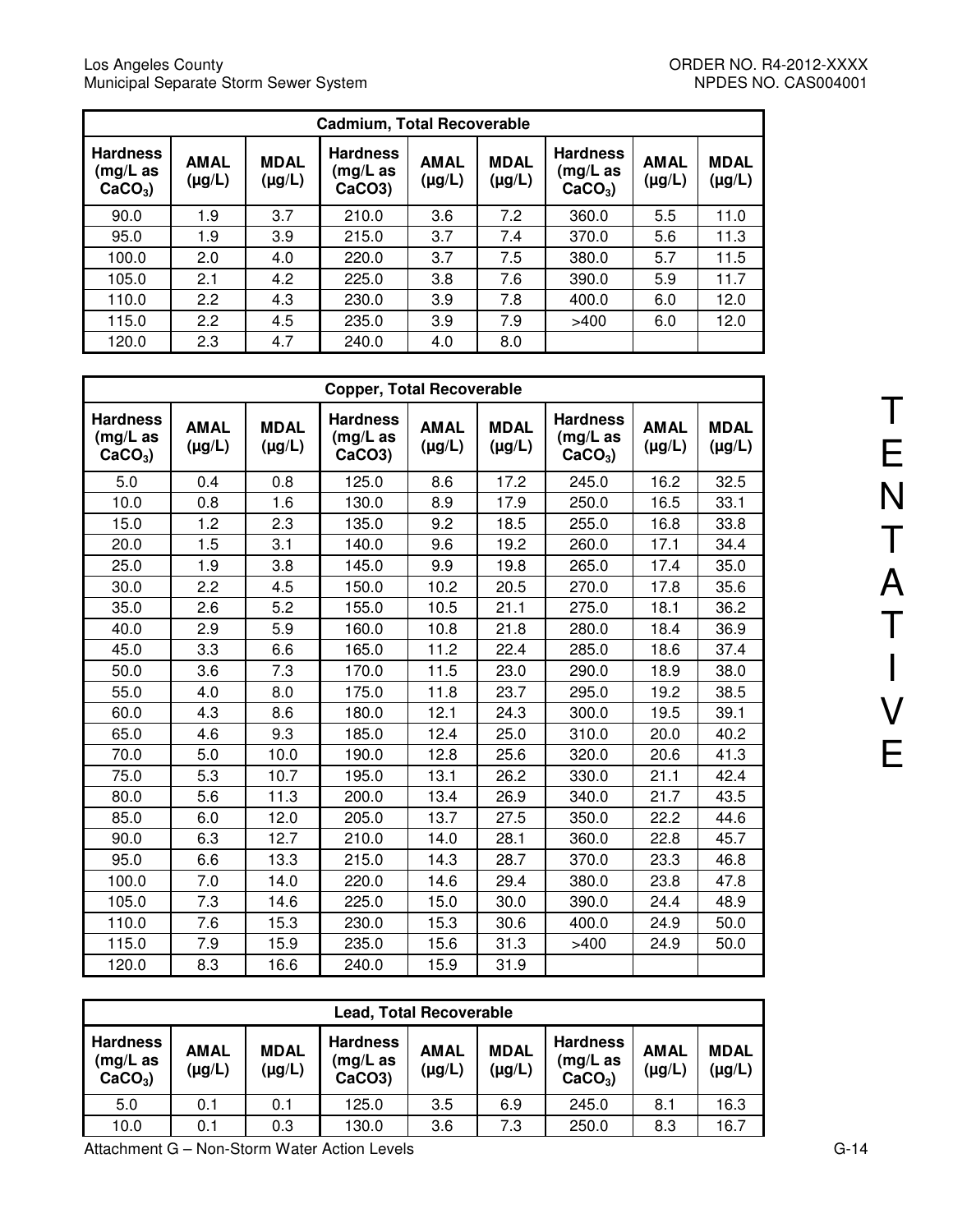#### Los Angeles County ORDER NO. R4-2012-XXXX Municipal Separate Storm Sewer System NPDES NO. CAS004001

|                                             |                            |                            | <b>Lead, Total Recoverable</b>                        |                            |                            |                                             |                            |                            |
|---------------------------------------------|----------------------------|----------------------------|-------------------------------------------------------|----------------------------|----------------------------|---------------------------------------------|----------------------------|----------------------------|
| <b>Hardness</b><br>$(mg/L)$ as<br>$CaCO3$ ) | <b>AMAL</b><br>$(\mu g/L)$ | <b>MDAL</b><br>$(\mu g/L)$ | <b>Hardness</b><br>$(mg/L)$ as<br>CaCO <sub>3</sub> ) | <b>AMAL</b><br>$(\mu g/L)$ | <b>MDAL</b><br>$(\mu g/L)$ | <b>Hardness</b><br>$(mg/L)$ as<br>$CaCO3$ ) | <b>AMAL</b><br>$(\mu g/L)$ | <b>MDAL</b><br>$(\mu g/L)$ |
| 15.0                                        | 0.2                        | 0.5                        | 135.0                                                 | 3.8                        | 7.6                        | 255.0                                       | 8.6                        | 17.2                       |
| 20.0                                        | 0.3                        | 0.7                        | 140.0                                                 | 4.0                        | 8.0                        | 260.0                                       | 8.8                        | 17.6                       |
| 25.0                                        | 0.4                        | 0.9                        | 145.0                                                 | 4.2                        | 8.4                        | 265.0                                       | 9.0                        | 18.0                       |
| 30.0                                        | 0.6                        | 1.1                        | 150.0                                                 | 4.4                        | 8.7                        | 270.0                                       | 9.2                        | 18.5                       |
| 35.0                                        | 0.7                        | 1.4                        | 155.0                                                 | 4.5                        | 9.1                        | 275.0                                       | 9.4                        | 18.9                       |
| 40.0                                        | 0.8                        | 1.6                        | 160.0                                                 | 4.7                        | 9.5                        | 280.0                                       | 9.6                        | 19.3                       |
| 45.0                                        | 0.9                        | 1.9                        | 165.0                                                 | 4.9                        | 9.9                        | 285.0                                       | 9.9                        | 19.8                       |
| 50.0                                        | 1.1                        | 2.2                        | 170.0                                                 | 5.1                        | 10.2                       | 290.0                                       | 10.1                       | 20.2                       |
| 55.0                                        | 1.2                        | 2.4                        | 175.0                                                 | 5.3                        | 10.6                       | 295.0                                       | 10.3                       | 20.7                       |
| 60.0                                        | 1.4                        | 2.7                        | 180.0                                                 | 5.5                        | 11.0                       | 300.0                                       | 10.5                       | 21.1                       |
| 65.0                                        | 1.5                        | 3.0                        | 185.0                                                 | 5.7                        | 11.4                       | 310.0                                       | 11.0                       | 22.0                       |
| 70.0                                        | 1.7                        | 3.3                        | 190.0                                                 | 5.9                        | 11.8                       | 320.0                                       | 11.4                       | 22.9                       |
| 75.0                                        | 1.8                        | 3.6                        | 195.0                                                 | 6.1                        | 12.2                       | 330.0                                       | 11.9                       | 23.8                       |
| 80.0                                        | 2.0                        | 3.9                        | 200.0                                                 | 6.3                        | 12.6                       | 340.0                                       | 12.3                       | 24.8                       |
| 85.0                                        | 2.1                        | 4.2                        | 205.0                                                 | 6.5                        | 13.0                       | 350.0                                       | 12.8                       | 25.7                       |
| 90.0                                        | 2.3                        | 4.6                        | 210.0                                                 | 6.7                        | 13.4                       | 360.0                                       | 13.3                       | 26.6                       |
| 95.0                                        | 2.4                        | 4.9                        | 215.0                                                 | 6.9                        | 13.8                       | 370.0                                       | 13.7                       | 27.6                       |
| 100.0                                       | 2.6                        | 5.2                        | 220.0                                                 | 7.1                        | 14.2                       | 380.0                                       | 14.2                       | 28.5                       |
| 105.0                                       | 2.8                        | 5.5                        | 225.0                                                 | 7.3                        | 14.6                       | 390.0                                       | 14.7                       | 29.5                       |
| 110.0                                       | 2.9                        | 5.9                        | 230.0                                                 | 7.5                        | 15.1                       | 400.0                                       | 15.2                       | 30.5                       |
| 115.0                                       | 3.1                        | 6.2                        | 235.0                                                 | 7.7                        | 15.5                       | >400                                        | 15.2                       | 30.5                       |
| 120.0                                       | 3.3                        | 6.6                        | 240.0                                                 | 7.9                        | 15.9                       |                                             |                            |                            |

| <b>Nickel, Total Recoverable</b>         |                            |                            |                                                       |                            |                            |                                          |                            |                            |
|------------------------------------------|----------------------------|----------------------------|-------------------------------------------------------|----------------------------|----------------------------|------------------------------------------|----------------------------|----------------------------|
| <b>Hardness</b><br>(mg/L as<br>$CaCO3$ ) | <b>AMAL</b><br>$(\mu g/L)$ | <b>MDAL</b><br>$(\mu g/L)$ | <b>Hardness</b><br>$(mg/L)$ as<br>CaCO <sub>3</sub> ) | <b>AMAL</b><br>$(\mu g/L)$ | <b>MDAL</b><br>$(\mu g/L)$ | <b>Hardness</b><br>(mg/L as<br>$CaCO3$ ) | <b>AMAL</b><br>$(\mu g/L)$ | <b>MDAL</b><br>$(\mu g/L)$ |
| 5.0                                      | 3.4                        | 6.8                        | 125.0                                                 | 51.5                       | 103.3                      | 245.0                                    | 90.9                       | 182.5                      |
| 10.0                                     | 6.1                        | 12.2                       | 130.0                                                 | 53.2                       | 106.7                      | 250.0                                    | 92.5                       | 185.6                      |
| 15.0                                     | 8.6                        | 17.2                       | 135.0                                                 | 54.9                       | 110.2                      | 255.0                                    | 94.1                       | 188.7                      |
| 20.0                                     | 10.9                       | 21.9                       | 140.0                                                 | 56.6                       | 113.6                      | 260.0                                    | 95.6                       | 191.9                      |
| 25.0                                     | 13.2                       | 26.5                       | 145.0                                                 | 58.3                       | 117.1                      | 265.0                                    | 97.2                       | 195.0                      |
| 30.0                                     | 15.4                       | 30.9                       | 150.0                                                 | 60.0                       | 120.5                      | 270.0                                    | 98.7                       | 198.1                      |
| 35.0                                     | 17.5                       | 35.2                       | 155.0                                                 | 61.7                       | 123.9                      | 275.0                                    | 100.3                      | 201.2                      |
| 40.0                                     | 19.6                       | 39.4                       | 160.0                                                 | 63.4                       | 127.2                      | 280.0                                    | 101.8                      | 204.3                      |
| 45.0                                     | 21.7                       | 43.5                       | 165.0                                                 | 65.1                       | 130.6                      | 285.0                                    | 103.3                      | 207.4                      |
| 50.0                                     | 23.7                       | 47.6                       | 170.0                                                 | 66.8                       | 133.9                      | 290.0                                    | 104.9                      | 210.4                      |
| 55.0                                     | 25.7                       | 51.6                       | 175.0                                                 | 68.4                       | 137.3                      | 295.0                                    | 106.4                      | 213.5                      |
| 60.0                                     | 27.7                       | 55.5                       | 180.0                                                 | 70.1                       | 140.6                      | 300.0                                    | 107.9                      | 216.6                      |
| 65.0                                     | 29.6                       | 59.4                       | 185.0                                                 | 71.7                       | 143.9                      | 310.0                                    | 111.0                      | 222.7                      |
| 70.0                                     | 31.5                       | 63.2                       | 190.0                                                 | 73.3                       | 147.1                      | 320.0                                    | 114.0                      | 228.7                      |
| 75.0                                     | 33.4                       | 67.0                       | 195.0                                                 | 75.0                       | 150.4                      | 330.0                                    | 117.0                      | 234.7                      |
| 80.0                                     | 35.3                       | 70.8                       | 200.0                                                 | 76.6                       | 153.7                      | 340.0                                    | 120.0                      | 240.7                      |

T

E

N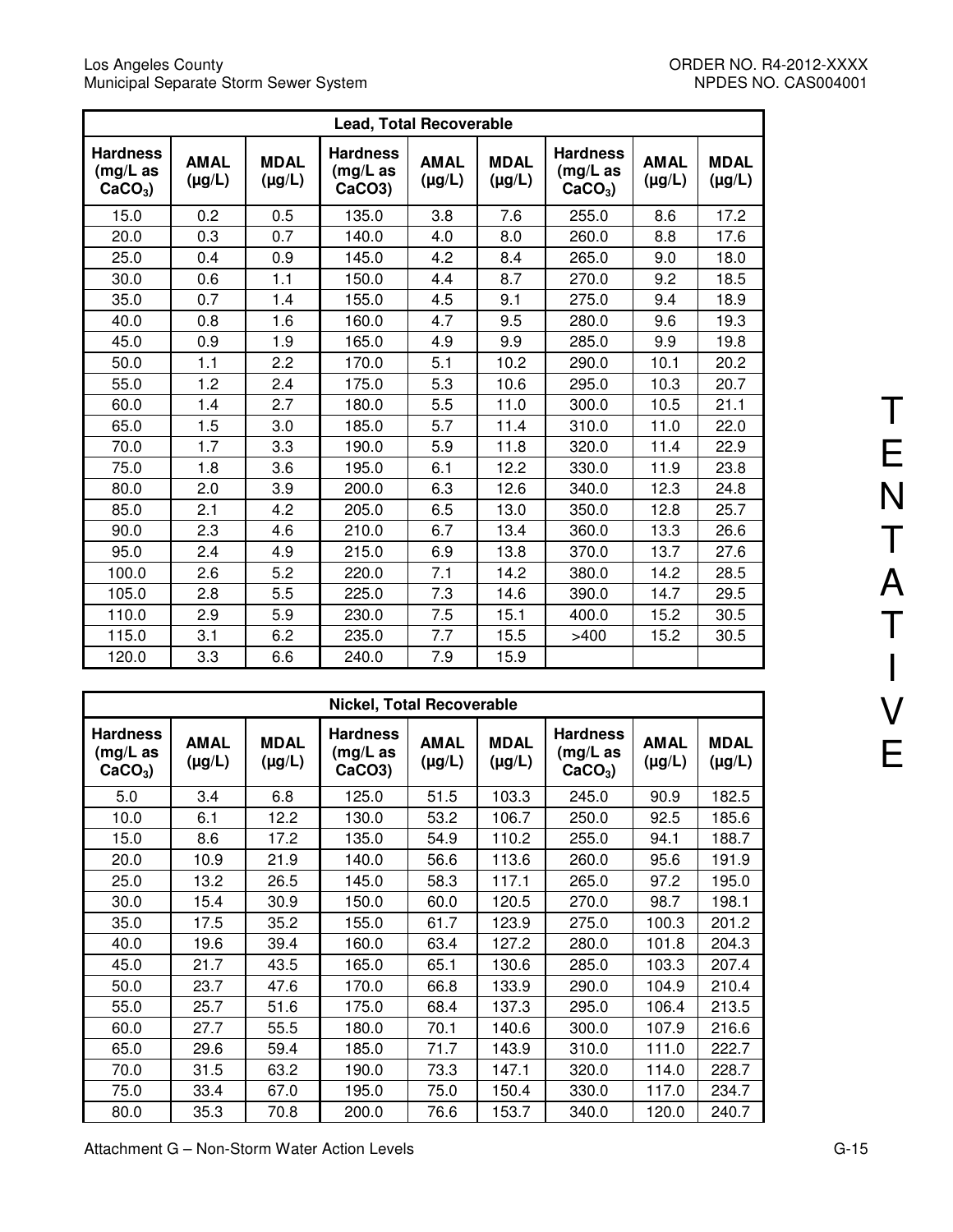| <b>Nickel, Total Recoverable</b>         |                            |                            |                                                    |                            |                            |                                             |                            |                            |  |
|------------------------------------------|----------------------------|----------------------------|----------------------------------------------------|----------------------------|----------------------------|---------------------------------------------|----------------------------|----------------------------|--|
| <b>Hardness</b><br>(mg/L as<br>$CaCO3$ ) | <b>AMAL</b><br>$(\mu g/L)$ | <b>MDAL</b><br>$(\mu g/L)$ | <b>Hardness</b><br>(mg/L as<br>CaCO <sub>3</sub> ) | <b>AMAL</b><br>$(\mu g/L)$ | <b>MDAL</b><br>$(\mu g/L)$ | <b>Hardness</b><br>$(mg/L)$ as<br>$CaCO3$ ) | <b>AMAL</b><br>$(\mu g/L)$ | <b>MDAL</b><br>$(\mu g/L)$ |  |
| 85.0                                     | 37.1                       | 74.5                       | 205.0                                              | 78.2                       | 156.9                      | 350.0                                       | 123.0                      | 246.7                      |  |
| 90.0                                     | 39.0                       | 78.2                       | 210.0                                              | 79.8                       | 160.2                      | 360.0                                       | 125.9                      | 252.7                      |  |
| 95.0                                     | 40.8                       | 81.9                       | 215.0                                              | 81.4                       | 163.4                      | 370.0                                       | 128.9                      | 258.6                      |  |
| 100.0                                    | 42.6                       | 85.5                       | 220.0                                              | 83.0                       | 166.6                      | 380.0                                       | 131.8                      | 264.5                      |  |
| 105.0                                    | 44.4                       | 89.1                       | 225.0                                              | 84.6                       | 169.8                      | 390.0                                       | 134.8                      | 270.4                      |  |
| 110.0                                    | 46.2                       | 92.7                       | 230.0                                              | 86.2                       | 173.0                      | 400.0                                       | 137.7                      | 276.2                      |  |
| 115.0                                    | 48.0                       | 96.2                       | 235.0                                              | 87.8                       | 176.1                      | >400                                        | 137.7                      | 276.2                      |  |
| 120.0                                    | 49.7                       | 99.8                       | 240.0                                              | 89.4                       | 179.3                      |                                             |                            |                            |  |

| <b>Zinc, Total Recoverable</b>              |                            |                            |                                          |                            |                            |                                          |                            |                            |  |
|---------------------------------------------|----------------------------|----------------------------|------------------------------------------|----------------------------|----------------------------|------------------------------------------|----------------------------|----------------------------|--|
| <b>Hardness</b><br>$(mg/L)$ as<br>$CaCO3$ ) | <b>AMAL</b><br>$(\mu g/L)$ | <b>MDAL</b><br>$(\mu g/L)$ | <b>Hardness</b><br>$(mg/L)$ as<br>CaCO3) | <b>AMAL</b><br>$(\mu g/L)$ | <b>MDAL</b><br>$(\mu g/L)$ | <b>Hardness</b><br>(mg/L as<br>$CaCO3$ ) | <b>AMAL</b><br>$(\mu g/L)$ | <b>MDAL</b><br>$(\mu g/L)$ |  |
| 5.0                                         | 4.7                        | 9.4                        | 125.0                                    | 72.0                       | 144.5                      | 245.0                                    | 127.4                      | 255.6                      |  |
| 10.0                                        | 8.5                        | 17.0                       | 130.0                                    | 74.5                       | 149.4                      | 250.0                                    | 129.6                      |                            |  |
| 15.0                                        | 11.9                       | 24.0                       | 135.0                                    | 76.9                       | 154.2                      | 255.0                                    | 131.8                      | 264.4                      |  |
| 20.0                                        | 15.2                       | 30.6                       | 140.0                                    | 79.3                       | 159.1                      | 260.0                                    | 134.0                      | 268.8                      |  |
| 25.0                                        | 18.4                       | 37.0                       | 145.0                                    | 81.7                       | 163.9                      | 265.0                                    | 136.1                      | 273.1                      |  |
| 30.0                                        | 21.5                       | 43.1                       | 150.0                                    | 84.1                       | 168.6                      | 270.0                                    | 138.3                      | 277.5                      |  |
| 35.0                                        | 24.5                       | 49.1                       | 155.0                                    | 86.4                       | 173.4                      | 275.0                                    | 140.5                      | 281.9                      |  |
| 40.0                                        | 27.4                       | 55.0                       | 160.0                                    | 88.8                       | 178.1                      | 280.0                                    | 142.6                      | 286.2                      |  |
| 45.0                                        | 30.3                       | 60.8                       | 165.0                                    | 91.1                       | 182.8                      | 285.0                                    | 144.8                      | 290.5                      |  |
| 50.0                                        | 33.1                       | 66.5                       | 170.0                                    | 93.5                       | 187.5                      | 290.0                                    | 146.9                      | 294.8                      |  |
| 55.0                                        | 35.9                       | 72.1                       | 175.0                                    | 95.8                       | 192.2                      | 295.0                                    | 149.1                      | 299.1                      |  |
| 60.0                                        | 38.7                       | 77.6                       | 180.0                                    | 98.1                       | 196.8                      | 300.0                                    | 151.2                      | 303.4                      |  |
| 65.0                                        | 41.4                       | 83.0                       | 185.0                                    | 100.4                      | 201.4                      | 310.0                                    | 155.5                      | 312.0                      |  |
| 70.0                                        | 44.1                       | 88.4                       | 190.0                                    | 102.7                      | 206.0                      | 320.0                                    | 159.7                      | 320.5                      |  |
| 75.0                                        | 46.7                       | 93.7                       | 195.0                                    | 105.0                      | 210.6                      | 330.0                                    | 163.9                      | 328.9                      |  |
| 80.0                                        | 49.3                       | 99.0                       | 200.0                                    | 107.3                      | 215.2                      | 340.0                                    | 168.1                      | 337.4                      |  |
| 85.0                                        | 51.9                       | 104.2                      | 205.0                                    | 109.5                      | 219.8                      | 350.0                                    | 172.3                      | 345.8                      |  |
| 90.0                                        | 54.5                       | 109.4                      | 210.0                                    | 111.8                      | 224.3                      | 360.0                                    | 176.5                      | 354.1                      |  |
| 95.0                                        | 57.1                       | 114.5                      | 215.0                                    | 114.0                      | 228.8                      | 370.0                                    | 180.6                      | 362.4                      |  |
| 100.0                                       | 59.6                       | 119.6                      | 220.0                                    | 116.3                      | 233.3                      | 380.0                                    | 184.8                      | 370.7                      |  |
| 105.0                                       | 62.1                       | 124.7                      | 225.0                                    | 118.5                      | 237.8                      | 390.0                                    | 188.9                      | 379.0                      |  |
| 110.0                                       | 64.6                       | 129.7                      | 230.0                                    | 120.7                      | 242.3                      | 400.0                                    | 193.0                      | 387.2                      |  |
| 115.0                                       | 67.1                       | 134.7                      | 235.0                                    | 123.0                      | 246.7                      | >400                                     | 193.0                      | 387.2                      |  |
| 120.0                                       | 69.6                       | 139.6                      | 240.0                                    | 125.2                      | 251.2                      |                                          |                            |                            |  |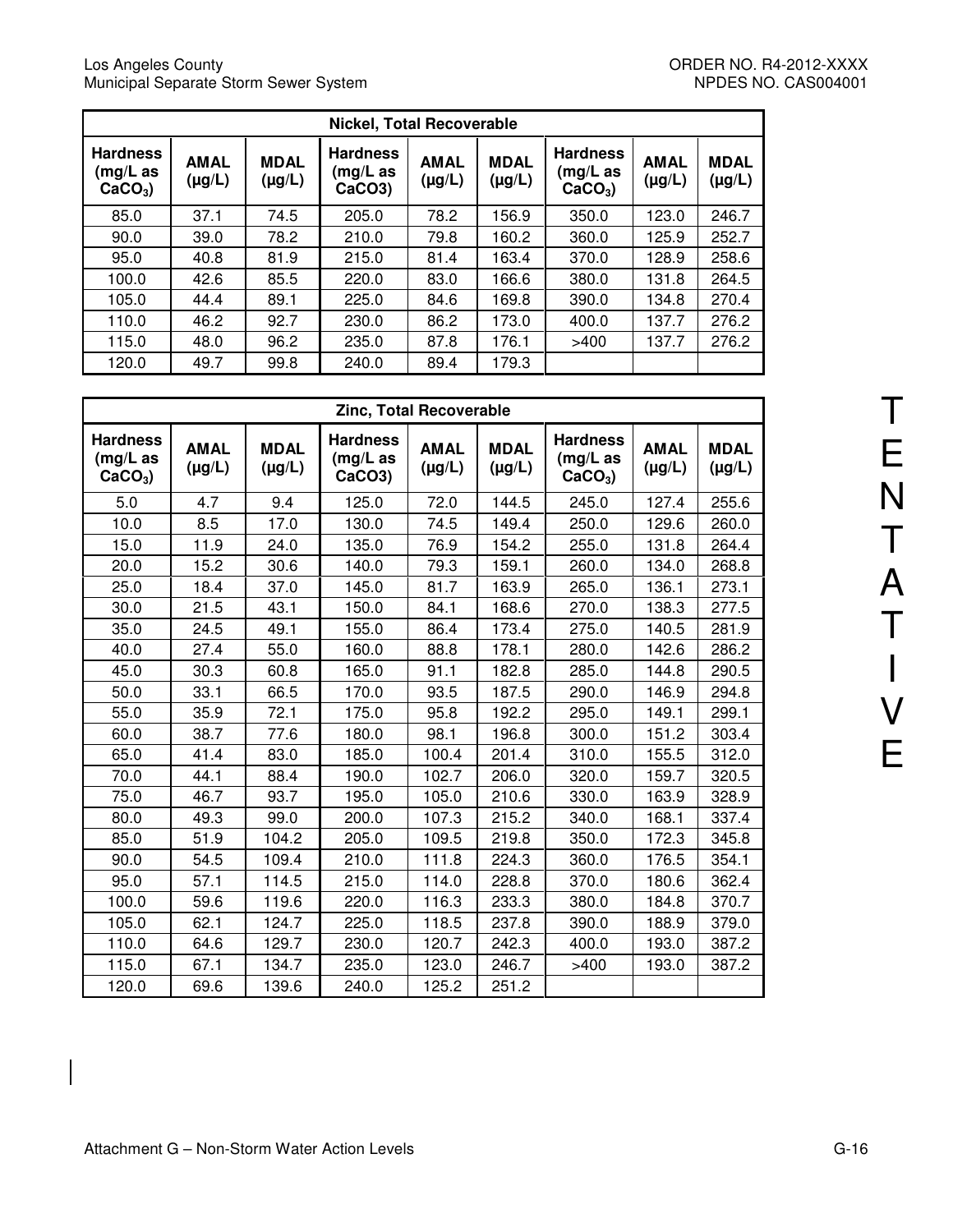# **VIII. MUNICIPAL ACTION LEVELS**

# **Conventional Pollutants**

| Pollutants                   | pH                     | <b>TSS</b><br>mg/L | <b>COD</b><br>mg/L | Kjedahl<br>Nitrogen (TKN)<br>mq/L | Nitrate & Nitrite-<br>total mg/L | P-total<br>mg/L |
|------------------------------|------------------------|--------------------|--------------------|-----------------------------------|----------------------------------|-----------------|
| Municipal<br>Action<br>Level | 7.70<br>$6.0 -$<br>9.0 | 264.1<br>26.3      | 247.5<br>32        | 4.59<br>0.80                      | <u> 1.85</u><br>0.34             | 0.80<br>0.14    |

# **Metals**

| Pollutants   Cd- total   Cr-total | $\mu$ g/L | $\mu$ g/L | Cu- total<br>$\mu$ g/L | Pb- total   Ni- total   Zn- total<br>$\mu$ g/L | $\mu$ g/L | $\mu$ g/L | Hg-total<br>$\mu$ g/L |
|-----------------------------------|-----------|-----------|------------------------|------------------------------------------------|-----------|-----------|-----------------------|
| Municipal                         |           |           |                        |                                                |           |           |                       |
| Action                            | 2.52      | 20.20     | 71.12                  | 102.00                                         | 27.43     | 641.3     | 0.32                  |
| Level                             | 0.44      | 3.7       |                        | Ð                                              | 4.8       | 40        | $\theta$ .1           |

This Order establishes Municipal Action Levels (MALs) to identify subwatersheds requiring additional Best Management Practices (BMPs) to reduce pollutant loads and prioritize implementation of additional BMPs. MALs for selected pollutants are based on nationwide Phase I MS4 monitoring data for pollutants in storm water (http://unix.eng.ua.edu/~rpitt/Research/ms4/mainms4.shtmlhttp://unix.eng.ua.edu/~rpitt/Resear ch/Research.shtml, last visited on May 9, 2012). The MALs were obtained by computing the upper 25th percentile for selected pollutants for Rain Zone 6.

Under this Order, the Municipal Action Levels (MALs) shall be utilized by Permittees to identify subwatersheds discharging pollutants at levels in excess of the MALs. Within those subwatersheds where pollutant levels in the discharge are in excess of the MALs, Permittees shall implement controls and measures necessary to reduce the discharge of pollutants.

In order to determine if MS4 discharges are in excess of the MALs, Permittees shall conduct outfall monitoring as required in the Monitoring and Reporting Program (MRP) (Attachment E). A MAL Assessment Report shall be submitted to the Regional Water Board Executive Officer as part of the Annual Report. The MAL Assessment Report shall present the monitoring data in comparison to the applicable MALs, and identify those subwatersheds with a running average of twenty percent or greater of exceedances of the MALs listed in this attachment in discharges of storm water from the MS4.

Attachment G – Non-Storm Water Action Levels G-17 Beginning in Year 3 after the effective date of this Order, each Permittee shall submit a MAL Action Plan with the Annual Report (first MAL Action Plan due with December 15, 2013 Annual Report) to the Regional Water Board Executive Officer, for those subwatersheds with a running average of twenty percent or greater of exceedances of the MALs in any discharge of